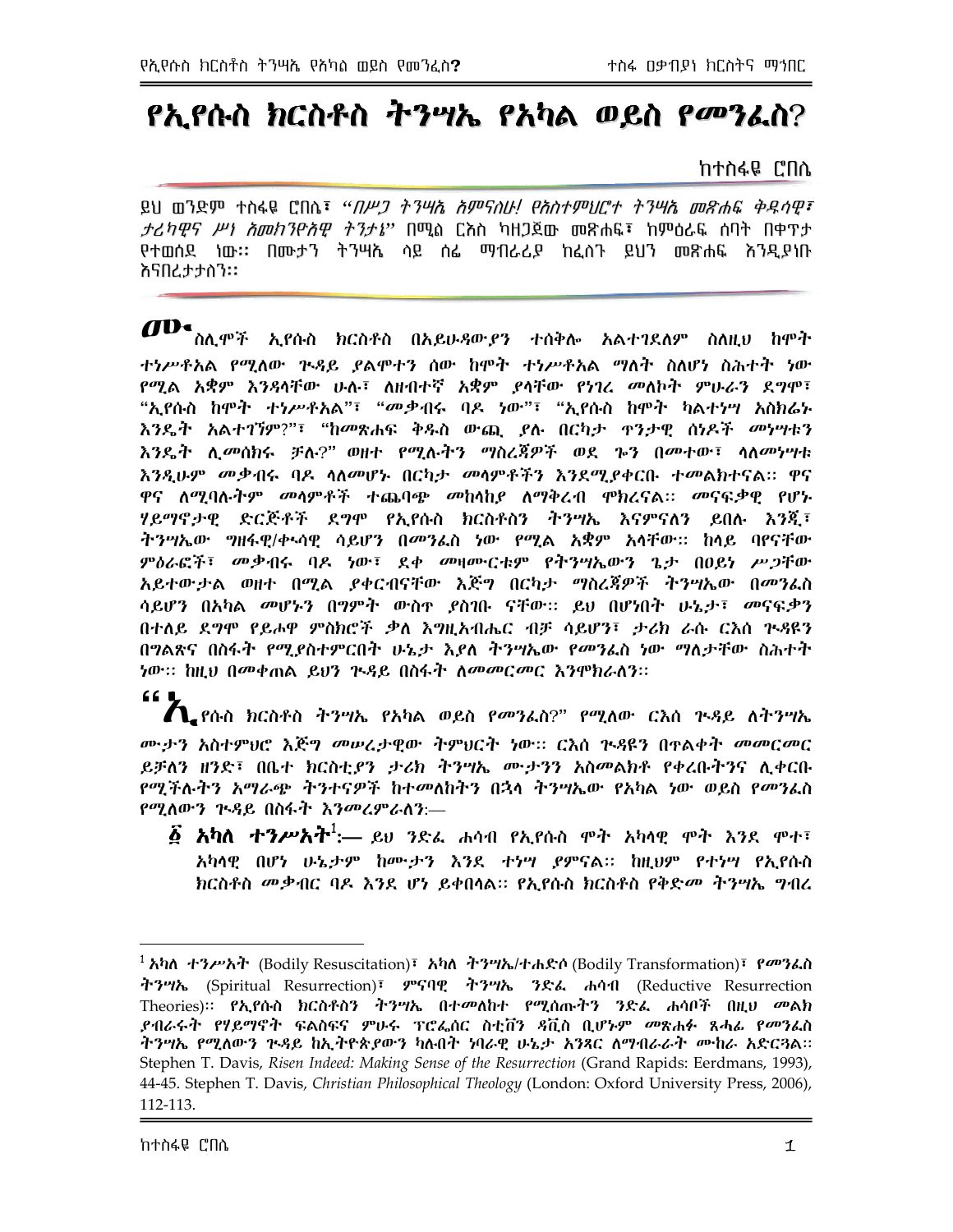አካል<sup>2</sup> አንዳችም ለውዋ ወይም ተሐድሶ ሳይካሄድበት እርሱ ራሱ ከሙታን ተነሥቶአል። ስለዚህ ትንሣኤው የቆመውን ሕይወት ቀጣይ ከማድረግ ውጪ አንጻችም ተሐድሶ አሳ*መጣም የሚ*ል *አመ*ለካከት ነው።

- <mark>፪ አካለ ትንሣኤ/ተሐድሶ</mark>:— ይሀ ንድፌ ሐሳብ የኢየሱስ ሞት አካላዊ ሞት እንደ ሞተና አካላዊ በሆነ ሁኔታ ከሙታን እንደ ተነሣ ያምናል። ከዚህም የተነሣ የኢየሱስ ክርስቶስ መቃብር ባዶ እንደ ሆነ ይቀበሳል። የኢየሱስ ክርስቶስ የቅድመ ትንሣኤ ግብረ አካል ቀኣሳዊ ቢሆንም እንኳ፣ ተሐድሶ ስለተደረገበት፣ "የከበረ አካል" ሆኖ እርሱ ራሱ ከሙታን ተነሥቶአል። የትንሣኤው አካል፣ በቅድመ ትንሣኤ የነበረው አካል ይታደበት የነበረው ተፌዋሮአዊ ባሕርይ አይታይበትም (ለምሳሴ:— መድከም፣ ማርጀት፣  $\mathbf{C}=\mathbf{C}$
- <mark>፫ *የመን*ፌስ ትንሣኤ</mark>:— ይህ ንድፌ ሐሳብ ደ**ግሞ፣ ኢየሱስ በእውነት እንደ** ሞተ የሚቀበል ቢሆንም፣ ከትንሣኤው በኋላ ግን ኢየሱስ ክርስቶስ ዳግም ሰው አልሆነም፤ እንደ መሳእክ መንፈሳዊ ፍተረት ሆኖ ከሙታን ተነሥቶአል። ባልታወቀ ምክንያት *መቃብሩ* ባዶ ቢሆንም<sup>3</sup> ኢየሱስ መንፌስ ሆኖ እንጂ፣ በአካለ ሥ*ጋ* ከሙታን አልተ*ነግም።* ስለዚህ በሞተው ኢየሱስና በተነሣው ኢየሱስ *መካ*ከል የነፍስ ወይም *የመን*ፌስ ወይም ደ*ግ*ሞ የአካል አንድነት የለም<sup>4</sup>፡፡ እንደዚህ አመለካከት በሞተው ኢየሱስና በተሃሣው ኢየሱስ መካከል ያለው አንድነትም ሆነ ልዩነት በውል አይታወቅም፡፡ ይህ ዐይነቱ አመለካከት ያሳቸው የይሖዋ ምስክሮችና "የመጠበቂያ ግንብ የመጽሐፍ ቅዱስና የትራክት ማኅበር" በመባል የሚታወቀው ሃይማኖታዊ ድርጅታቸው ነው። እንደ ይሖዋ ምስክሮች ትምህርት የሞተው ኢየሱስ ሰው ሲሆን፣ ከሙታን *የተነሣ*ው ደ*ግ*ሞ ሊቀ መሳእክ ሚካኤል ነው። እንደ ድርጅቱ ትምህርት፣ በኢየሱስ ሰብአዊ ሕይወት ውስተ ሊቀ *መ*ሳእክ ሚካኤል ያልነበረ ሲሆን፣ ከትንሣኤው በኋላ *ግ*ን፣ ኢየሱስ ሊ*ቀ መ*ሳእክ ሚካኤል ሆኖ ከሙታን ተነሥቶአል። እንዲያውም ድርጅቱ ኢየሱስ በምድር ላይ ለሰላሳ ሦስት *ዓመት* ከመንፌቅ ይሖዋ አምላክን በት*ጋ*ት ስሳገለገለ፣ ይሖዋ አምሳክ ለሚካኤል ያለመሞትን (ኢመዋቲነትን) ሽልሞታል የሚል ትምህርት አለው፡፡ ነገር ግን ኢየሱስ ሚካኤል ካልነበረ ወይም በኢየሱስ ውስዋ ሚካኤልነት ከሌለ፣ ኢየሱስ የሚባለው ግለሰብ ሰላሳ ሦስተ ዓመት ከመንፌቅ አምሳክን አገልግሎ ሳለ፣ በእርሱ ፊንታ ሚካኤል ኢመዋቲነትን በአምሳክ እንዴት ሊሸለም ቻለ ለሚለው ዋያቄ ድርጅቱ የሚሰጠው አንዳችም ማብራሪያ የለም።
- ፬ **ምናባዊ ትንሣኤ ንድፌ ሐሳብ**:— ይህ ንድፌ ሐሳብ ኢየሱስ በትክክል እንደ ሞተና በትክክል ከሙታን እንደ ተነሣ አደምንም። ስለዚህ መቃብሩ ባዶ ነበር ወይስ አልነበረም የሚለው ጕዳይ ከርእሰ ጕዳዩ *ጋ*ር ተ*ያያ*ዥነት የለውም ባይ ነው። በትክክል ደልሞተ ነገር ከሙታን ተነሥቶአል ማለት ትርጕም ስለሌለው። አያሱስ ከሙታን ተነሥቶአል የሚባለው ጕዳይ ሲተነተን የሚችለው/የሚገባው ሥነ ልቡናዊ በሆነ መልኩ *ነ*ው፡፡ ይኸውም በደቀ *መ*ዛሙርቱ በነበራቸው ውስጣዊ የአእምሮ ሁኔ*ታ ነ*ው፡፡ ኢየሱስ ታየን ወይም ተገለጠልን የሚለው የደቀ መዛሙርቱ ዐዋጅ፣ ራእያዋ አልያም ቅዥት

 $^2$  Physiology የሚለውን እንግሊዝኛ .ቃል እንዲወክል ,ታስቦ የተቀመረ .ቃል ነው፡፡

<sup>&</sup>lt;sup>3</sup> የመጠበቂደ *ግን*ብ የመጽሐፍ ቅዱስና የትራክት ማኅበር በመበል የሚታወቀውን የይሖዋ ምስክሮች ድርጅት የመሠረተው "መጋቢ" ቻርልስ ታዝ ራስል፣ "የኢየሱስ ክርስቶስ አካል ወደ *ጋ*ዘነት ተለውጦአል ወይም ለእግዚአብሔር ፍቅር *ታላቅ መታ*ሰቢ*ያነት* አንድ ስፍራ ተጠብቆ ነው ያለው" የሚል ግምት አለው።

<sup>&</sup>lt;sup>4</sup> እንደ "የይሖዋ ምስክሮች" እንዲሁም እንደ አድቬንቲስት ቤተ ክርስቲ*ደ*ን ትምህርት ሰው ነፍስና *መን*ፌስ ያለው ቀ፡ሳዊና መንፌሳዊ ክፍል ያለው ፍጡር አይደለም፡፡ መጽሐፍ ቅዱስ ነፍስ/መንፌስ እንዲሁም አካል የሚለውን ነገር መጠቀሙ እነዚህ ገለጻዎች ሰው የተለ*ያ*የ ነገር ባለቤ*ት መ*ሆኑን አ*ያመ*ለክትም የሚል አቋም አሳቸው።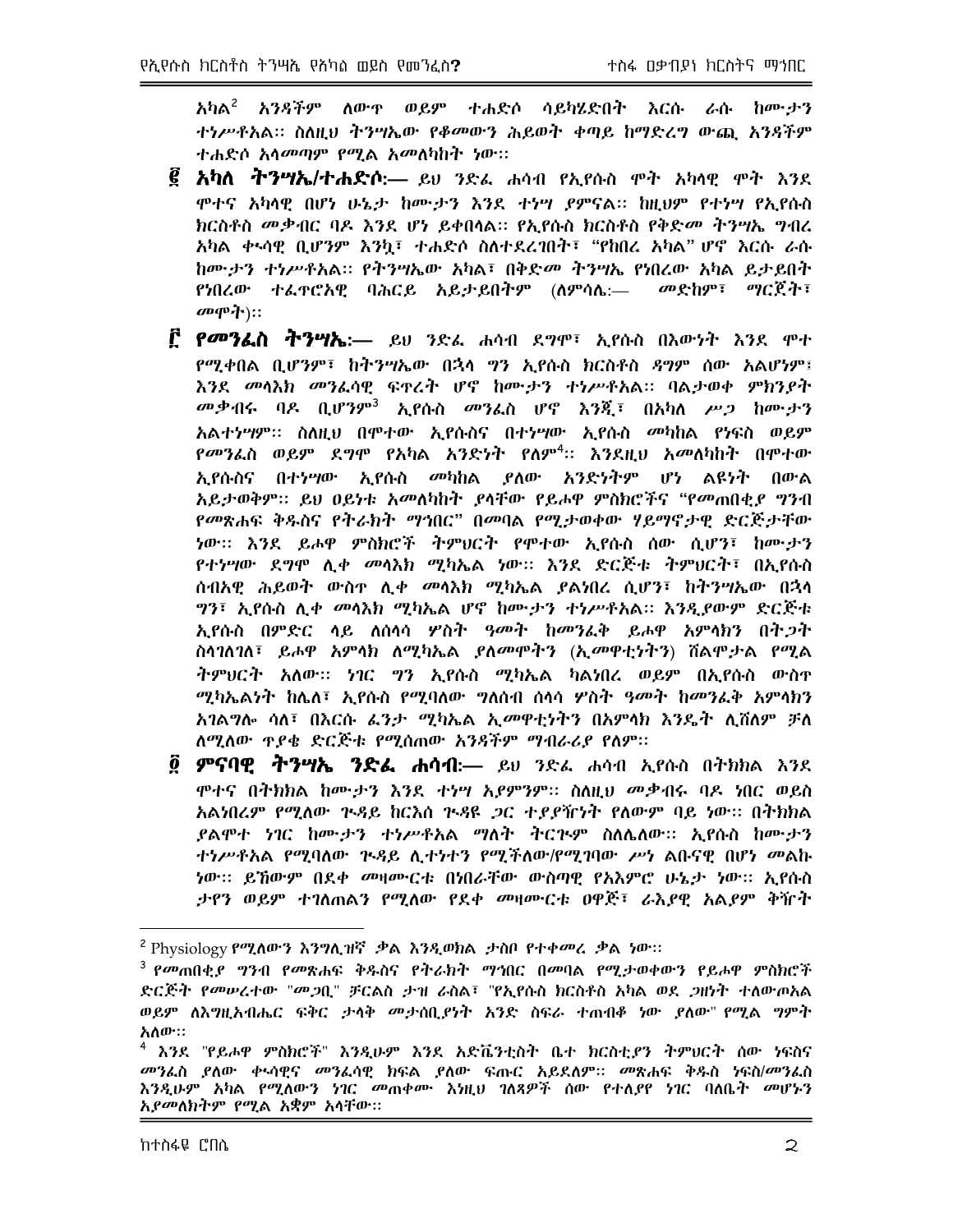(hallucination) ነው። እንደዚህ አመለካከት "ኢየሱስ ከሞት ተነሥቶአል" ማለት "የክርስቶስ መስቀል የማዳን ኀይል አለው" ወይም የእምነቴ ማዕከል ኢየሱስ ነው ከማለት ውጪ አንዳችም ትርጕም የለውም፡፡ ይህ ማለት ደግሞ ኢየሱስ ከሙታን ተነሥቶአል የሚለው ጒዳይ የሚብራራው መንፈሳዊ የሆነ ትርጒም ተሰዋቶት እንጂ፣ በቀዋታ ትርጕሙ አይደለም። በአጠቃሳይ እንደዚህ አመለካከት የሞተ ሰው ከሙታን ተነሥቶአል የሚለውን ጕዳይ አይቀበልም<sup>5</sup>።

 $\bm{Z}$ *ካለ ትንሥአት ንድፌ ሐሳብ መ*ጽሐፍ ቅዱሳዊ ያልሆነ አስተምህሮ ያለመሆኑ ብቻ ሳይሆን፣ ይህን አስተምህሮ የሚደግፍ አንዳችም ምሁር እንዲሁም ሃይማኖታዊ እንቅስቃሴ የለም<sup>6</sup>፡፡ የኢየሱስ ክርስቶስ ትንሣኤ፣ ይህ ንድፌ ሐሳብ እንደሚደስተምረው ትምህርት ከሆነ፣ ክርስቶስ *ዳግም የመሞት ዕ*ጣ *ፌንታ አ*ለው። *ነገ*ር *ግን ቃ*ለ እግዚአብሔር የኢየሱስ የትንሣኤ አካል እንደማይሞት መጽሐፍ ቅዱስ በግልጽ ያስተምራል (1ቆሮንቶስ 15÷54-55፤ ዕብራውያን 2÷14)፡፡ አካለ ትንሥአት ንድፌ ሐሳብ ትምሀርት ከሙታን ተነሥተው ዳግም እንደ ሞቱት ሰዎች (እንደ አልዓዛር፣ እንደ እይሪኦስ ልጅ፣ እንዲሁም በናይን ትኖር እንደ ነበረው መበለት) እንጂ፣ በከበረ ሁኔታ ለአንዴና ለዘሳለም ሞትን ድል አድርጎ የተነሣውን ኢየሱስ ክርስቶስን *የሚያመ*ለከት አይደለም (ክርስቶስ *ዳግ*ም አይሞትምና)፡፡ በአጠቃላይ የአካል ትንሣኤ አስተምሀሮና አካለ ትንሥአት ንድፌ ሐሳብ የትንሣኤው አካል ቀኣሳዊ ነው በሚለው ጒዳይ ላይ ተመሳሳይ አቋም ቢ*ጋ*ሩም፣ የትንሣኤ አካል እንደ ቅድመ ትንሣኤ አካል <u>ማ</u>ች ነው የሚለውን የአካለ ትንሥአትን ንድፌ ሐሳብ አስተምሀሮ፣ የአካል ትንሣኤ ትምሀርት አይቀበልም<sup>7</sup>፡፡

*ታት*<br>*ግግሣኤው መንፈሳዊ ነው* በሚለው አቋማቸው በስፋት የሚታወቁት የይሖዋ ምስክሮች ሲሆኑ፣ ድርጅታቸው አስተምህሮውን ለመደገፍ ያሚያቀርባቸውን መጽሐፍ ቅዱሳዊ ማስረጃዎች አንድ በአንድ እየነቀስን በማውጣት፣ የክርስቶስ ትንሣኤ የአካል ሳይሆን የመንፌስ ነው ወደሚለው ድምዳሜ ሲያደርሱ ይችሳሉን የሚለውን ጕዳይ በስፋት ለመመርመር ሙከራ እናደርጋለን።

 $\boldsymbol{\ell}$ ህ መጽሐፍ የኢየሱስ ክርስቶስ ትንሣኤ የአካል ትንሣኤ ነው፣ የሚለው አስተምሀሮ የክርስቶስ ቤተ ክርስቲ*ያን* ለሁለት ሺህ ዓመት ስታስተምረው የነበረና አሁንም በማስተማር ላይ *የምትገኘው ትምህርት መሆኑን ቃ*ለ እግዚአብሔርን፣ *ታሪክንና ሥነ አመክን*ዮን በመዋቀስ ሰፊ ትንታኔ ለማቅረብ ኖረት ያደርጋል።

 $\bm{\varrho}$ አካል ትንሣኤ አስተምህሮ የሚከተሉትን ሁለት መሠረተ ነዋቦች ማዕከል ያደረገ ትምህርት *ነ*ው፡፡ (1) በሞተው ሰውና ከሙታን በተነሣው ሰው መካከል ልዩነት የለም፡፡ ከሞት የሚነሣው የሞተው ሰው ራሱ ነው (የሞተው አካል ከሞት የሚነሣው አካል አያቋርጤ ነው)። ለምሳሴ:— ኢየሱስ ከትንሣኤውም በኋላ ራሱን፣ "እኔው ራሴው ነኝ" (ሉቃስ 24÷39) ብሏል። አስታውሴው፣ ጠባዩ፣ አካሳዊ ቅርጹ (ለምሳሌ ከትንሣኤ በፊት በአካሉ ላይ የነበረው ጠባሳ/ዕትራት ከትንሣኤውም በኋላ አብሮት ነበር) ወዘተ አልተቀየረም። (2) ቅድመ ትንሣኤና ድኅረ ትንሣኤ *ያ*ለው አካል ቀ፡ሳዊ ይዘቱም ሆነ አ*ያ*ቋርሔነቱን በጠበቀ መልኩ *ስ*ድሳት ይደረግለታል

<sup>&</sup>lt;sup>5</sup> "ትንሣኤውን ለሚ*ቃሪኑ መ*ሳምቶች አዋ*ጋ*ቢ ምሳሽ አልን?" በሚለው ርእስ ሥር ለዚህ ዐይነቱ አተያይ ሰፊ ምላሽ ለ*መ*ስጠት ሞክረናል።

<sup>&</sup>lt;sup>6</sup> Stephen T. Davis, Risen Indeed: Making Sense of the Resurrection (Grand Rapids: Eerdmans, 1993), 46.

<sup>&</sup>lt;sup>7</sup> "ትንሣኤውን ለሚ*ቃረኑ መ*ሳምቶች አዋ*ጋ*ቢ ምሳሽ አልን?" በሚለው ርእስ ሥር ለዚህ አመለካከት ሰፌ ምሳሽ ለ*መ*ስጠት ተሞክሯል።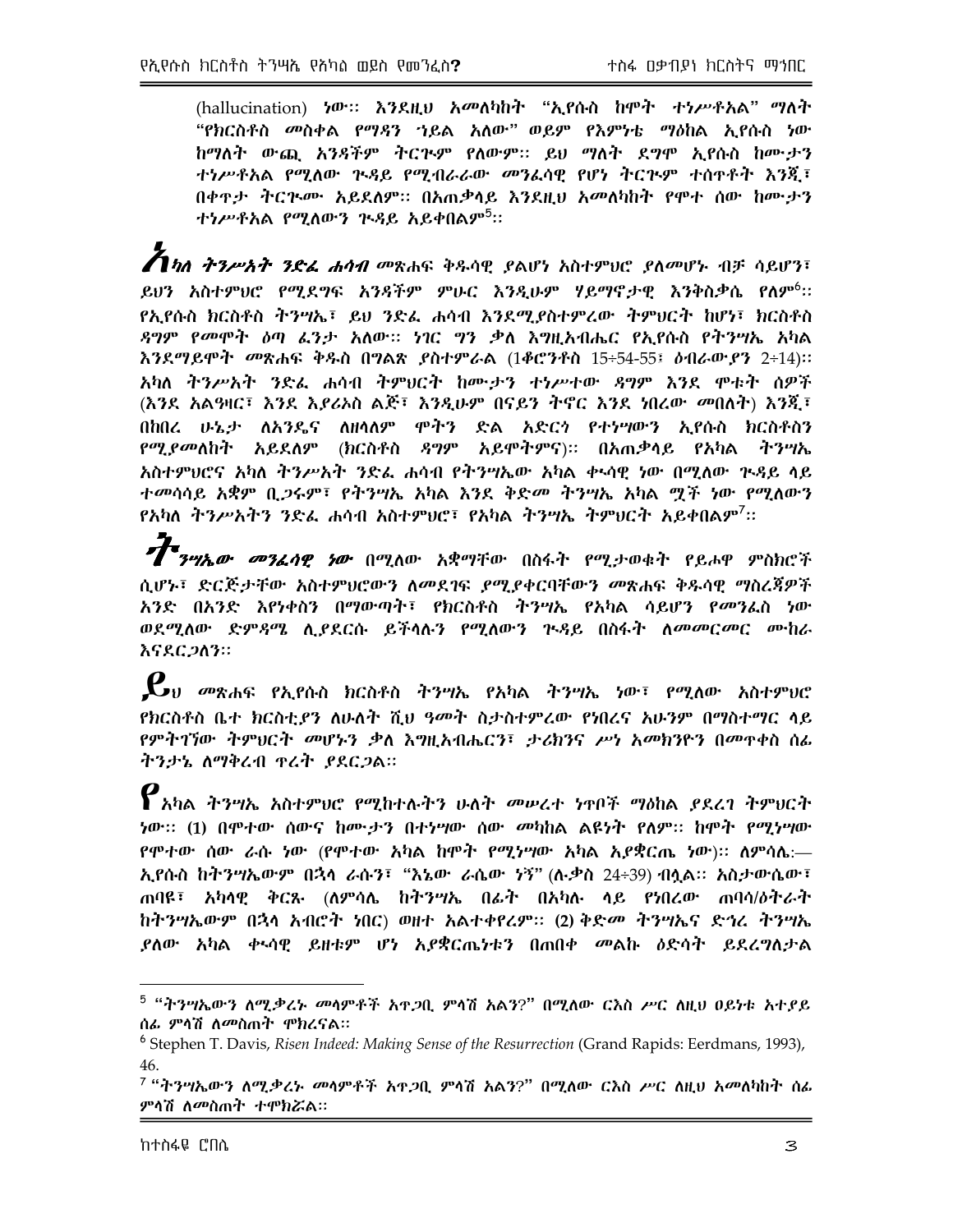(ለምሳሌ የሚከተሉትን ክፍሎች ይመለከቷል ሮሜ 8÷11፤ 1ቆሮንቶስ 15÷53፤ ፌልጵስዩስ 3÷20-21):: "አንተ ሞኝ የምተዘራው ካልሞተ ሕይወት አደገኝም:: የምትዘራውም የስንዴ ወይም የሌሳ ዐይነት ዘር ቅንጣት ብቻ እንጂ ወደ ፊት የምታገኘውን አካል አይደለም። እግዚአብሔር ግን እንደ ፌቀደ አካልን ይሰጠዋል፤ ለእ*ደንጻንዱም* የዘር ዐይነት የራሱን አካል ይሰጠዋል" (1ቆሮንቶስ 15÷36-38)፣ ሐዋር*ያ*ው ጳውሎስ በዚህ ክፍል የስንዴን ቅንጣት በመውሰድ የሚያስተምረው ትምህርት፣ ቅድመ ትንሣኤና ድኅረ ተንሣኤ አካል ቀኣሳዊ አያቋርሔነት እንዳለው የተዘራውን ዐይነት ዘር ከተዘራው ዘር ላይ እንደሚበቅል ነው፡፡ አንዱ በሌላው እንደሚተካ ወይም አንዱ በሌላው እንደሚቀየር ሳይሆን፣ ይኸው አካል በተንሣኤ ሂደት ውስዋ እንደሚታደስ ነው። ቅድመ ትንሣኤ አካል ይበሰብሳል፣ ይሞታል፣ ክብር የሌለው እንዲሁም ፍተረታዊ ሲሆን ድኅረ ትንሣኤ አካል ግን የማይበሰብስ፣ ክብርንና ኀይልን የተሞሳ እንዲሁም መንፌሳዊ ነው (1**ቆሮን**ቶስ 15÷42-44)::

| $\phi$ <i>e-on <math>\psi</math> and</i> | <i>ድኅረ ትንሣ</i> ኡ <i>አካ</i> ል |
|------------------------------------------|------------------------------|
| የሚበሰብስ አካል                               | የማይበሰብስ አካል                  |
| $\phi$ θορ $\hat{a}$ ,                   | άφθαρσία·                    |
| የተዋረደ                                    | የከበረ                         |
| άτιμία                                   | $δ$ όξη                      |
| ደካማ                                      | ጎያል                          |
| ασθενεία                                 | δυνάμει                      |
| ፍተረታዊ አካል                                | መንፌሳዊ አካል <sup>8</sup>       |
| σώμα ψυχικόν                             | σώμα πνευματικόν             |

# "በሥጋ ትንሣኡ አምናስሁ!"

 $\boldsymbol{A}$  ያሰብ ክርስቶስ ከሙታን የተነሣው በአካለ ሥጋ መሆኑን የሚየስተምሩትን የመጽሐፍ ቅዱስ ክፍሎች በ<u>ዋሙና እንመልከት</u>:—

# 1. ትንሣኤ የሚለው ቃል ቍሳዊ የሆነ አካልን ብቻ የሚያመለክት ነው

 $\boldsymbol{P}$ ሐዲስ ኪዳንን የትንሣኤ ትምህርት በጠለለ መልኩ ለመረዳት አይሁዶች ስለ ሙታን ትንሣኤ ያሳቸውን ትምህርት በትክክል ማወቅ ያስፌልጋል፡፡ ምክንያቱም ከሉቃስ በስተቀር ሁሉም የሐዲስ ኪ*ዳ*ን ጸሓፍ*ያን አ*ይሁዶች ስለሆኑ (ቈሳስይስ 4÷11:14) እንዲሁም ሐዲስ ኪ*ዳ*ን

መጽሐፍ ሐዋርያው፣ "መንፌሳዊ ሰው" (1ቆሮንቶስ 2÷15) የሚለውን ቃል የተጠቀመው ቀኣሳዊ አካል የሌለው፣ የማይታይና የማይጨበዋ ሰውን ለማመልከት ሳይሆን ቀላስ አካላዊ የሆነ፣ ደምና ሥጋ ያለውን *ነገ*ር *ግን ሕይወቱ በመን*ፌስ ቅዱስ ቀ<u>ኑ</u>ዋዋር ሥር ያለውን ሰው ለማመልከት ነው (1ቆሮንቶስ 3÷1፤ 14÷37፤ ገሳትያ 6÷1)፡፡ በተጨማሪ "መንፌሳዊ ምግብ" "መንፌሳዊ መጠዋ" የሚለው ቃል፣ የብሉይ ኪ*ዳኑን መ*ናና ከዐለት የፌለቀው ውሃ ነው:: ውሃውና ምግቡ *መን*ፌሳዊ የተባሉበት ምክንደት ከአግዚአብሔር ዘንድ ስለሆኑ እንጂ *መን*ፌስ ስለሆነ አይደለም። በዚሁ ዐውደ ምንባብ ሐዋር*ያ*ው ቅድ*መ* ትንሣኤ አካል የማይበሰብስ ሆኖ እንደሚነሣ እንጂ፣ ረቂቅ መንፌስ እንደሚሆን አያስተምርም (1ቆሮንቶስ 15÷51-52)። ስለዚህ ክፍሉን ከዐውዳዊ ትርጕሙ ገንዋለን/አሳቀን ልንተረጕመው አይገባም።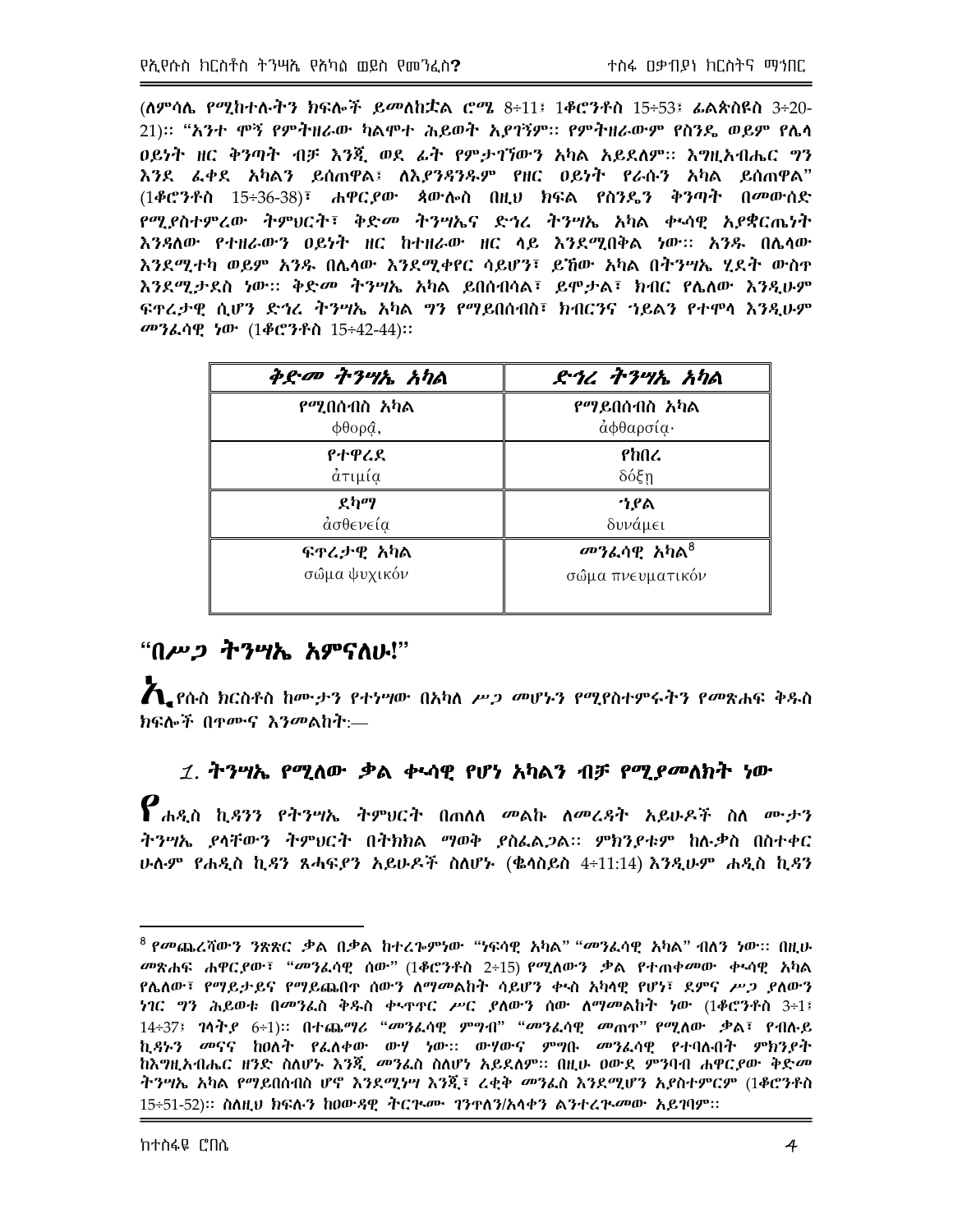ስለ ትንሣኤ ሙታን የሚያስተምረው ትምህርት፣ ከብሉያት አስተምህሮ ጋር ተያያዥነት ያለው ስለሆነ።

 $66<sub>2</sub>$  $\bigcap$ ዙብተኛ አቋም" አሳቸው በመባል የሚታወቁት ሰዱቃውያን በሙታን ትንሣኤ አያምኑም ነበር (ማቴዎስ 22÷23)፡፡ በአንጻሩ ደ*ግሞ ፌ*ሪሳው*ያን* በሙታን ትንሣኤ ያምናሉ (ሐዋርያት ሥራ 23÷8)። ሰዱቃውያን ትንሣኤ ሙታን ሳለመኖሩ እንደ ምክንያት ያቀረቡት ጕዳይ ስለማግባትና ስለመጋባት ነበር፤ ይህም ትንሣኤ ሙታን የአካል እንደ ሆነ ታሳቢ ያደረገ ንግግር መሆኑ ብቻ ሳይሆን ኢየሱስም የመለሰው መልስ ትንሣኤ ሙታን የአካል እንደ ሆነ ነገር ግን ከትንሣኤ በኋላ ማግባትና መጋባት እንደማይኖር የሚያስረዳ ነው (ማቴዎስ 22÷28)፡፡ ከግማሽ በሳይ የሚሆኑት የሐዲስ ኪዳን መጻሕፍት የተጻፉት ቀድሞ ፌሪሳዊ በነበሩ ሰዎች ነው። አይሁዶች በተለይ ደግሞ ፌሪሳውያን ሰው የተፌጠረው ከምድር ዐፌር እንደ ሆነ (ዘፍተረት  $2\div 7$ )፣ ወደ ዐፌርም እንደሚመለስ (መክብብ 12÷7)፣ በትንሣኤም ቀን ወደ ዐፌርነት ከተለወጠ ው አካሉ በእግዚአብሔር ኪነ ተበብ ሕይው ሆኖ ከሙታን እንደሚነሣ (ዘዳግም 32÷39፤ 1ሳሙኤል 2÷6፤ ኢዮብ 19÷25-27፤ መዝሙር 49÷14-15) ያምናሉ።

 $\bm{\varrho}$ ሐዲስ ኪዳን መጻሕፍት አስተምህሮ ንጉሥ ዳዊት የእግዚአብሔር ቅዱስ የሆነው ኢየሱስ መበስበስን እንማያይ ተንብዮ ነበር (መዝሙር 16÷10)። ጴዋሮስ የንጉሥ ዳዊትን ትንቢት በተመለከተ እንዲህ በሷል፣ "ይህንን አስቀድሞ በማየቱ እርሱ በሲኦል እንደማይቀርና ሥጋውም እንማይበሰብስ ስለ ክርስቶስ ትንሣኤ ተነገረ" (ሐዋር*ያት ሥራ* 2÷31)፡፡ በዚህ ቦ*ታ "ሥጋ*" ተብሎ የተተረኈመው የግሪክ ቃል ("ሳርክ" σὰρξ) ሊበሰብስ እንደሚችል ነገር ግን በእግዚአብሔር ከሃሌ ኵሉነት በመስበስን ሳያይ እንደማይበሰብስ ሆነ ከሙታን እንደ ተነሣ *ያስተምራ*ል። ሐዋር*ያው ጳ*ውሎስም ይህን የዳዊት ትንቢት በመዋቀስ ኢየሱስ፣ "እንዳልበሰበሰና <u>እግዚአብሔርም ከሙታን እንዳስሃሣው ለማረጋገዋ...'ቅዱስህ መበስበስን እንዲደይ አትፌቅድም'</u> ይሳል" (ሐዋር*ያት ሥራ* 13÷34:35)::

<u>້ໄດ້ເດີດ ሰዱቃውያን በሙታን ትንሣኤ ባለማመናቸው፣ "ቅዱሳት መጻሕፍትንና</u> የእግዚአብሔርን ኀይል ስለማ*ታ*ውቁ ትስታሳችሁ" (ማቴዎስ 23÷29) ሲል ተናግሯቸዋል። እንዲሁም ዘፀአት 3÷6:15 በመዋቀስ፣ "'እኔ የአብርሃም አምሳክ፣ የይስሐቅ አምሳክ፣ የደዕቀብ አምላክ ነኝ'። እግዚአብሔር የሕያዋን እንጂ የሙታን አምላክ አይደለም" (ማቴዎስ 23÷32) ሲል አስተምሯል።

**7**ቢዩ ኢሳይ*ያ*ስ፣ "ነገር *ግን ሙታን ሕያዋን ይሆናሉ፤ በድናቸውም ይነግ*ል። እናንተ በዐፌር ውስዋ የምትኖሩ፣ ተነሥ፤ በደስታም ዘመሩ። ጠልሀ እንደ ንጋት ጠል ነው፤ ምድር ሙታንን ትወልዳለች" (ኢሳይያስ 26÷19) የሚለው ትምህርቱ የሞተው አካል እንደሚነሣ ይህም የሙታን ትንሣኤ የአካል እንደ ሆነ የሚያስተምር ነው።

 $\boldsymbol{\ell}$ ንኤል፣ "በምድር ዐፌር ውስዋ ካንቀሳፉት ብዙዎች ይነቃሉ፤ አንዳንዶቹ ለዘሳለም ሕይወት፣ ሌሎቹም ለውርደትና ለዘሳለም ጕስቍልና ይነሣሉ" (ዳንኤል 12÷2) የሚለው ትንቢቱ ትንሣኤ ሙታን የአካል እንደ ሆነ የሚያስተምር ነው። በተመሳሳይ መልኩ ኢየሱስ ትንሣኤ ሙታን ከሚያገኙ ሰዎች ግማሹ ወደ ዘሳለም ሕይወት ግማሾቹ ደግሞ ወደ ዘሳለም ሞት እንደሚሄዱ አስተምሮአል (ዮሐንስ 5÷28)።

 $\boldsymbol{q}$  *( የምና ግ*ርታ ወንድማቸው አልዓዛር በትንሣኤ ቀን እንደሚነሣ ተስፋ እንደሚያደርጉ በተጨማሪ ኢየሱስ በትንሣኤ ቀን ብቻ ሳይሆን ዛሬም ሙታንን የማስሃሣት ኀይል ከገለጸ በኋላ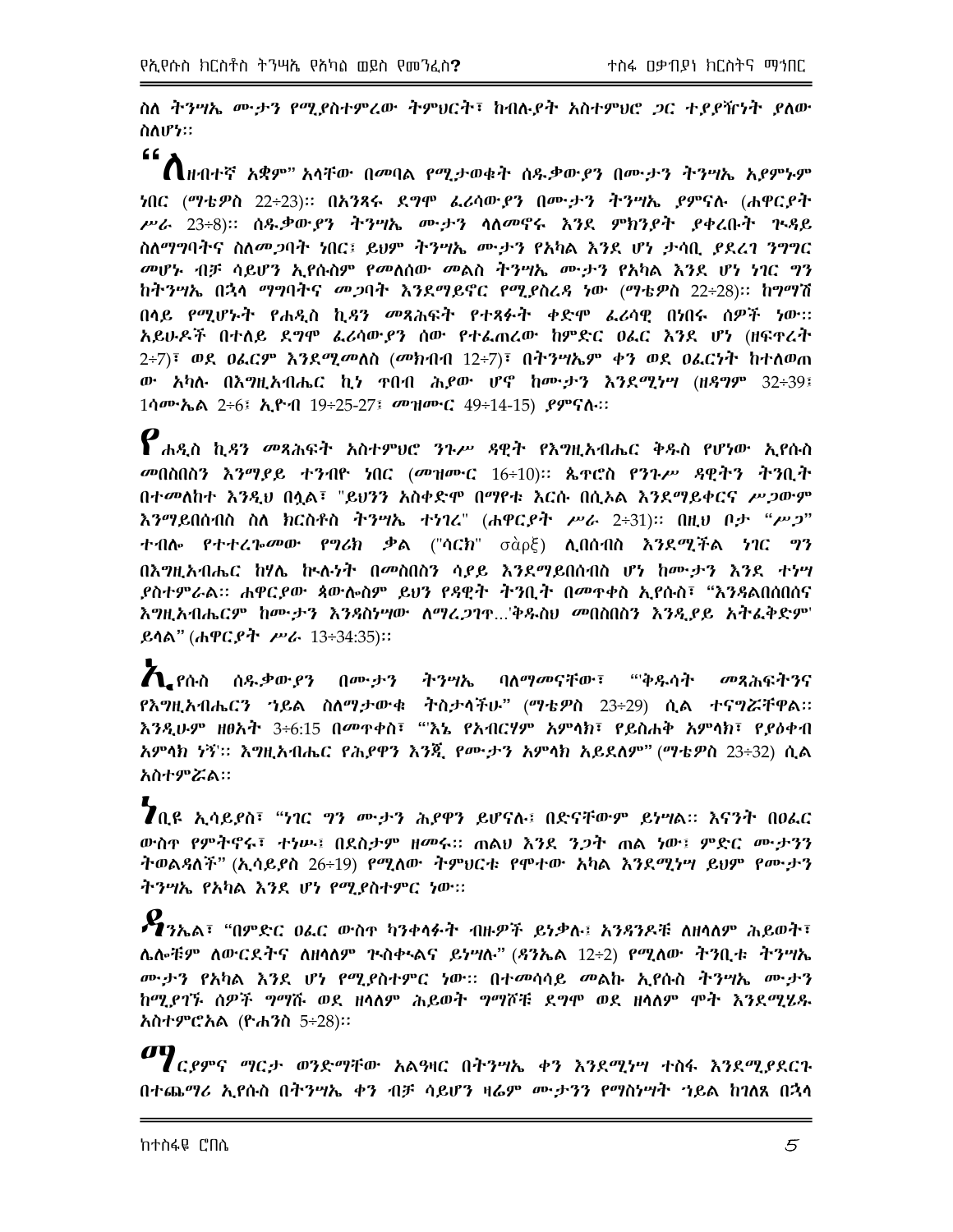አልዓዛርን ከሙታን ማስነሣቱ ትንሣኤ ሙታን የአካል እንደ ሆነ በግልጽ የሚደስተምር ነው  $({}^{\circ}\text{ch}^{\cdot}\text{h}$   $11\div 38\div 44)$ ::

 $\boldsymbol{n}$ እነዚህም ሆኑ ከእነዚህ *ጋ*ር ተዛማጅነት ካላቸው የብሉይና የሐዲስ ኪዳን ምንባባት በግልጽ የምንረዳው እውነት፣ ብሉ,የትም ሆኑ ሐዲሳት ስለ ትንሣኤ የሚያስተምሩት ትምህርት *ተደጋጋፌ እንዲሁም እ*ርስ በእርሱ የሚጣጣም *መ*ሆኑን ነው። ይኸውም *መ*ጽሐፍ ቅዱስ ትንሣኤ *የሚ*ለው*ን ቃ*ል *የሚ*ጠቀመው ቀኣሳዊ አካል ከሙታን መነሣቱን ለማመልከት ብቻ ነው፡፡ *ዕብራውያን* በተለይ *ፌሪ*ሳው*ያን* የጻድቃን የወደፊት ሁኔታ አስመልክቶ የተለያየ አመለካከት ቢኖራቸውም፣ ሁሉም ግን ትንሣኤን ቀኣሳዊ አካል በጊዜዩዊነትም ሆነ በቋሚነት ከመነሣት *ጋ*ር ብቻ ነበር የሚያያይዙት።

 $\boldsymbol{P}$ ንም እንኳ ኢየሱስ ክርስቶስ በፌሪሳውያን ግብዝነት ደስተኛ ባይሆንም፣ ሰዱቃውያን የሙታን ትንሣኤ ባለመቀበሳቸው ቢነቅፋቸውም፣ ትንሣኤ በሚለው የቃል ፍቺ ላይ ግን ተመሳሳይ አቋም ነበራቸው (ማቴዎስ 22÷23-32)፡፡ ጳውሎስ ቀድሞውኑ ፌራሳዊ ስለነበር ሥቃይ የደረሰብኝ በሙታን ትንሣኤ በማመኔ ነው ብሉ ነበር (ሐዋርያት ሥራ 23÷6-8)::

【 አጠቃላይ ትንሣኤ የሚለው ቃል ያለው ትርጕም የሞተ ሰው አካል በቋሚነትም ሆነ በጊዜያዊነት ሕይወት ማግኘት ማለት ነው።

#### 2. የሐዋርያው ጳውሎስ አስተምሀሮ

**ጠ**ዋር*ደ*ው ጳውሎስ እጅግ ዋንታዊ ነው የሚባለውን የቤተ ክርስቲ*ያ*ን የእምነት *መግ*ለጫ ጠ ቅሶ በጻፌበት ክፍል ሳይ፣ የክርስቶስን ሞት ከገለጸ በኋላ የሃይማኖት *መግ*ለጫው እንዲህ ያሳል፣ "ቅዱሳት መጻሕራት እንደሚሉት ክርስቶስ ስለ ኀጢአታችን ሞተ፤ ተቀበረ፤ በቅዱሳት መጻሕፍት እንደ ተጻፌውም በሦስተኛው ቀን ተነሣ" (1ቆሮንቶስ 15÷3-4)። ከዚህ ክፍል በግልጽ የምንማረው እውነት፣ ሞቶ የተቀበረው አካል ከሙታን እንደ ተነሣ ነው። ይህም የሞተው፣ የተቀበረውና ሞትን ድል አድርጎ የተነሣው አካል አንድ መሆኑን አመላካች ነው። በዚሁ ምዕራፍ ሐዋርያው የስንዴ ቅንጣትን በምሳሌነት በመጠቀም አራት ጊዜ የተዘራው የስንዴ እንደ በቀለ ይገልጻል፣ "...ይዘራል...ይነሣል...ይዘራል...ይነሣል...ይዘራል...ይነሣል ቅንጣት ይዘራል...ይነሣል..." (1ቆሮንቶስ 15÷42-44)። ልክ እንደዚሁ ሁሉ ሞቶ የተቀበረው የክርስቶስ አካል በትንሣኤ እንደ ተነሣ የሚያስተምር ነው።

 $\boldsymbol{\eta}$ ርስቶስ ዳግም ተመልሶ ሲመጣ፣ "ክቡር ሥጋውን እንዲመስል የተዋረደውን ሥጋችንን ይለውጣል" (ፊልጵስዩስ 3÷21) የሚለው የሐዋርያው አነጋገር የተዋሪደው የእኛ ሥጋ ልክ እንደ እርሱ ሥ*ጋ እን*ደሚለወዋ ሲገልጽ፣ እርሱ ራሱ "በተለወጠ ሥ*ጋ*" እንዳለ የሚያስተምር ነው። በዚህ ክፍል የቅዱሳኑንም ሆነ የክርስቶስን አካል ለማመልከት ጥቅም ላይ የዋለውና የአማርኛ መጽሐፍ ቅዱስ ቅጆች "ሥ*ጋ*" ብለው የተረጐሙት "ሶማ" (σῶμα)<sup>9</sup> የሚለው የሐዲስ ኪ*ዳ*ን *ግሪክ*፣ ዘወትር የሚጨበጠውን የሚዳሰሰውን አካል የሚያመለክት ነው። የክርስቶስ ትንሣኤ

ቃሉ በተለይ ደ*ግ*ሞ በጳውሎስ ጽሑፎች ውስዋ ሁል ጊዜ የሚጨበጠውን፣ የሚታየውን ቀኣሳዊ አካል እንደሚያሳይ አስረድተዋል። የክርስቶስን ቅድመ ትንሣኤ እንዲሁም ድኅረ ትንሣኤ አካል ለማሳየት "ሶማ" የሚለው የግሪክ ቃል ዋቅም ላይ ውሏል (ለምሳሌ ዮሐንስ 2÷21፤ 1ቆሮንቶስ 15÷44፤ ፊልጵስዩስ 3÷21 *Stration*): Robert Gundry, Soma in Biblical Theology with Emphasis on Pauline Anthropology (London: Cambridge University Press, 1976), 126, 124.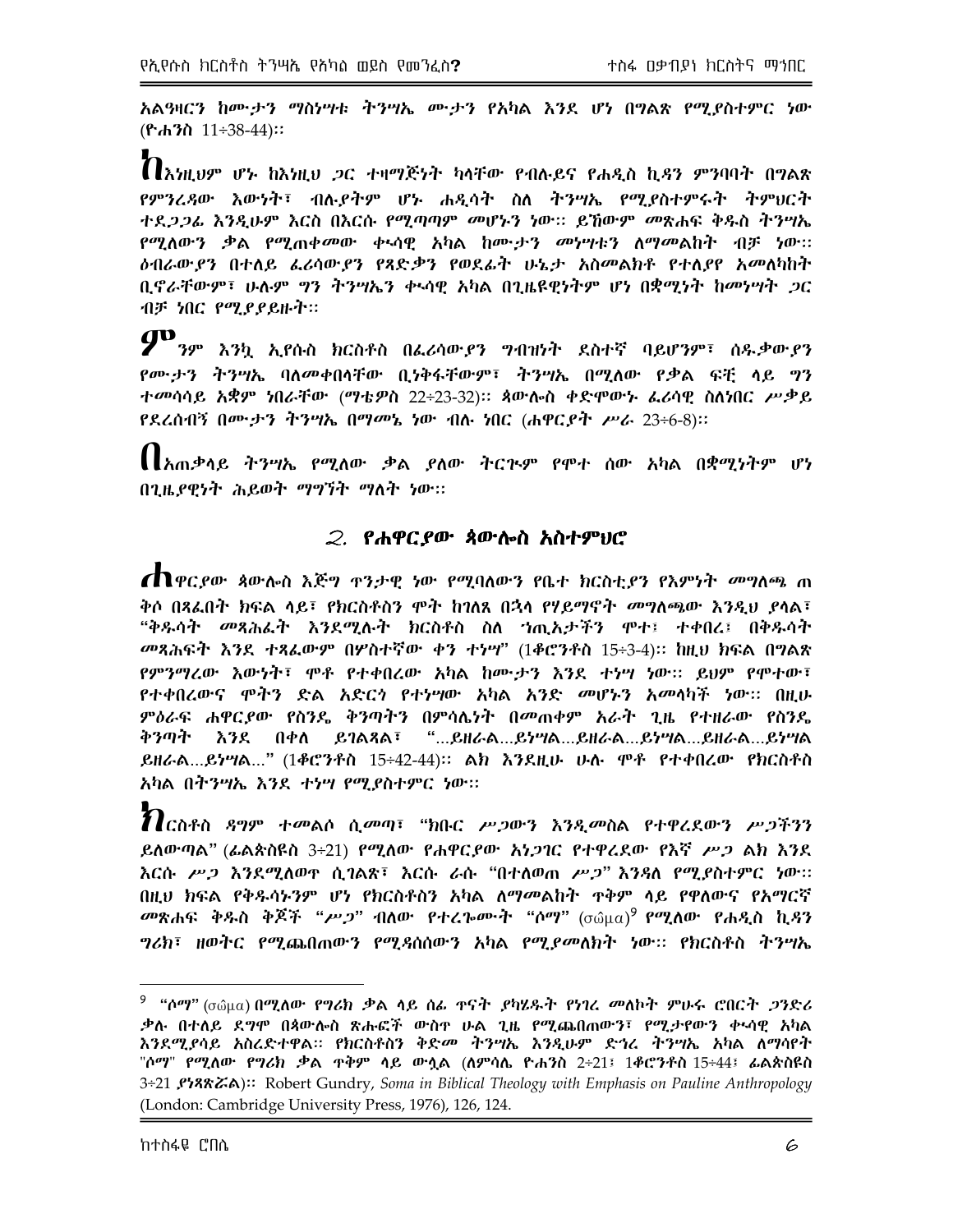በመንፌስ ቢሆን ኖሮ፣ ሐዋር*ያ*ው "ሥ*ጋ*" ከሚለው ቃል ይልቅ መንፌስ የሚለውን ቃል ይጠ ቀም ነበር። የጻቃን ዕጣ ፌንታቸው በትንሣኤ ሥጋ ከሙታን መነሣት ከሆነ፣ ክርስቶስም ከሙታን የተነሣው በትንሣኤ ሥጋ ነው ማለት ነው። ጻድቃን ከመሞት ወደ አለመሞት የመለወጣቸው ሂደት ቀኣሳዊ እንደ ሆነው ሁሉ፣ የክርስቶስም ትንሣኤ በቀኣሳዊ አካል እንደ ሆነ በንጽጽር የሚያሳይ ነው።

**ጠ**ዋርያው፣ "ኢየሱስን ከሙታን ያስሃሣው የእርሱ መንፌስ በእናንተ የሚኖር ከሆነ፣ ክርስቶስን ከሙታን ያስነሣው፣ በውስጣችሁ በሚኖረው በመንፌሱ *ሟች ለሆነው ሰውነታችሁ ሕይወትን ይሰጣል*" (ሮሜ 8÷11) በዚህ ክፍል ሐዋር*ያ*ው በክርስቶስ አካል ሳይ መታደስ እንደ ተካሄደ እንጂ፣ አካሉ በመቃብር እንዳልቀረ ታሳቢ *ያ*ደረገ ንግግር ነው<sup>10</sup>፡፡

 $\Lambda$ ዋር ደው ጳውሎስ በቈሳስይስ 2÷9፣ "የመለኮት ሙሳት ሁሉ በአካል በእርሱ ይኖራልና" ሲል "ይኖራል" ("ካቶይኬ" "<sub>κατοικε</sub>ῖ") የሚለውን ቃል የተጠቀመው የአሁን ጊዜ ግሥ ነው፤ ባሕርዩ ("የመለኮት ሙሳት" "ቴዎቴቶስ" " $\theta \epsilon$ ότητος") $^{11}$ ይህም አምላክ የመሆን በሰውነቱ/በሥ*ጋ*ው ("ሶማቲኮስ" "<sub>σωματικώς") የሚኖረው፣ ሐዋር*ያ*ው ይህን መልእክት</sub> እስከሚጽፍበት ጊዜ ድረስ ኢየሱስ አካል/ሥ*ጋ እንጻ*ለው የሚያሳይ ነው::

 $\bigcap$  ቃስ፣ በሐዋርያት ሥራ መጽሐፉ ሳይ ባቀረበው ዘገባ ጳውሎስ፣ የኢየሱስ ክርስቶስ ሥጋ እንደ ንጉሥ ዳዊት ሥጋ በመቃብር ውስዋ እንዳልበሰበሰ፣ ነገር ግን እግዚአብሔር የሞትን ጣር አዋፍቶ አንዳስነሣው ገልጾአል (ሐዋር,የት ሥራ 13÷34-37)። በተጨማሪም ይህ የክርስቶስ ኢየሱስ የአካል ትንሣኤ የትንቢት ፍጻሜ እንደ ሆነ ተገልጾአል (መዝሙር  $16\div10$ )። የክርስቶስ አካል ከንጉሥ ዳዊተ አካል *ጋ*ር ተነጻጽሮ መቅረቡ እንዲሁም የንጉሥ ዳዊተ መቃብር ዛሬም ድረስ እንዳለና የኢየሱስ መቃብር *ግ*ን ባዶ መሆኑ፣ የአካል ትንሣኤን አ*ያመ*ለክትም ብሎ *ግ*ሰብ እጅግ ሲበዛ አስቸ*ጋሪ ነ*ው።

【【አንደኛ ቆሮንቶስ ምዕራፍ ዐሥራ አምስት በዝርዝር የቀረበው መረጃ የኢየሱስ ክርስቶስ ትንሣኤ የአካል መሆኑን በግልጽ የሚደስተምር ነው፡፡ ዋና ዋና የሚባሉትን ነዋቦች እንመልከት<sup>12</sup>፡—

 $^{10}$  "መለከት ይነፋል፤ ሙታን የማይበሰብሱ ሆነው ይነሣሉ፤ እኛም እንለወጣለን" (1ቆሮንቶስ 15÷52) በሚለው ክፍል፣ የሚበሰብሰብሰው አካል "እንደማይበሰብስ" ሆኖ "እንደሚለወዋ" የሚገልጸው ገለጻ ያው የሚበስብሰው አካል እንደማይበሰብስ ሆኖ እንደሚለወዋ የሚገልጽ ነው፡፡ "እኛም እንለወጣለን" የሚለው የግሪክ ቃል ("አልሳጌሶሜታ" "ἀλλαγησόμεθα") መዋፋትን ሳይሆን መታደስን/መሻሻልን የሚያሳይ ነው። ይህም የሚሞተውና የማይሞተው የተባለው አካል አንድ እንደ ሆነ የሚያስተምር ነው፤ በተለይ ቀኣዋር 53 ይህን ጕዳይ ግልጽ ያደርገዋል፣ "የሚጠፋው የማይጠፋውን፣ የሚሞተው የማይሞተውን ሲሰብስ ይገባዋልና"። "መልበስ" የሚለው የግሪክ ቃል ("ኢንዲሳስታይ" "ἐνδύσασθαι") ልብስን ከመልበስ *ጋ*ር አንድ ዐይነት ሲሆን፣ (ማርቆስ 6÷9፤ ኤፌሶን 4÷24)፣ ይሀም "ይበሰብሳል" የተባለው ቅድ*መ* ትንሣኤ አካል፣ ለውዋ እንደሚካሄድለት እንጂ እንዳማይጠፋ ግልጽ የሚያደርግ ነው።

<sup>&</sup>lt;sup>11</sup> "የሐዋር*ያት* ቤተ ክርስቲ*ያን*" በመባል የሚታወቀው መናፍቃው ድርጅት መምህራን ይህ ክፍል በኢየሱስ ክርስቶስ ውስዋ አብ *መ*ኖሩን *ያመ*ለክታል፣ ስለዚህም ኢየሱስ አብ ነው ለማለት በአስረጅነት ሊጠቀሙበት ይሞክራሉ። ክፍሉ "በኢየሱስ ውስዋ አብ በሙሳት ይኖራል" ሳይሆን፣ በኢየሱስ ውስዋ "የአምላክንት ባሕርይ በሙላት" ("ቴዎቴቶስ" "θεότητος") <mark>አለ *ነ*ው የሚለው</mark>። ይህም የኢየሱስ ክርስቶስን ፍጹም አምሳክነት አመልካች እንጇ አብ መሆኑን የሚያስተምር አይደለም።

<sup>&</sup>lt;sup>12</sup> ይህ ክፍል በአብዛኛው የተወሰደው ተስፋዬ ሮበሌ፤ *የይሖዋ ምስክሮችና አስተምህሮአቸው በቃለ እግዚአብሔር ሲመዘን፤* (ራእይ አሳታሚ ድርጅት፤ 1991 ዓ.ም), 100-103 ሳይ ነው።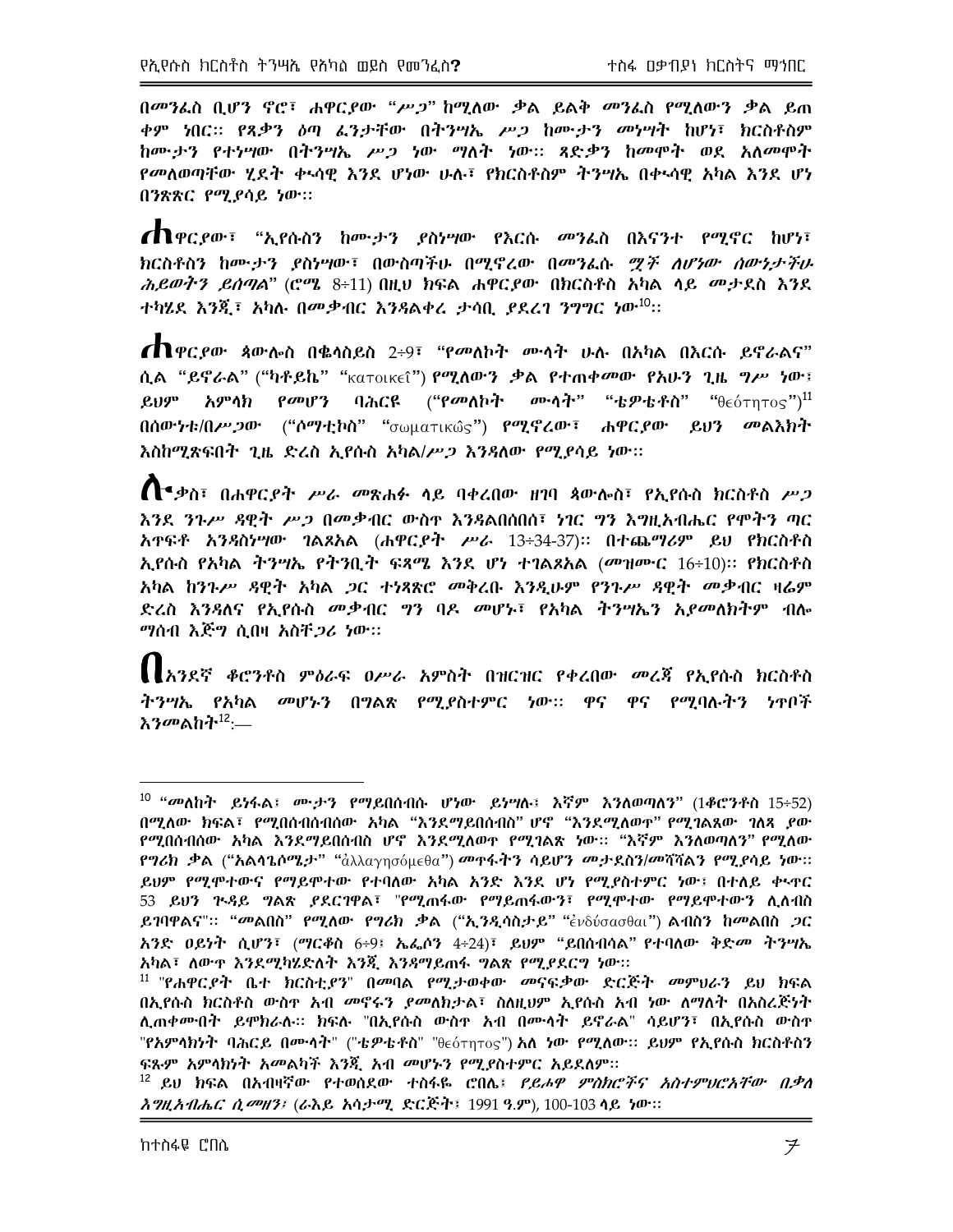# ሀ. "ከእናንተ አንዳንዶቹ ትንሣኤ ሙታን የለም እንዴት ይሳሉ?" (ቀኣዋር 12)

 $\boldsymbol{P}$ ውሎስ ይህን መልእክት የጻፌው ከአቴና ትንሽ ኪሎ ሜትር ወረድ ብሳ በምትገኘው ቆሮንቶስ ነው፡፡ በዚያ የሞቱ ሰዎች ዳግም ሕይወት ደገኛሉ የሚለው ትምህርት ተረት ነበር (ሐዋር*ያት ሥራ* 17÷32)። አንድ *ግ*ሪካዊ ወደ ፊት ሕይወት በመንፈሳዊው ዓለም ውስተ ይቀዋሳል የሚለው ትምህርት የሚቀበለው እንጂ የሚሰናከልበት ጕዳይ አይደለም፤ ግሪካውያንን የሚያሰናክሳቸው የአካል ትንሣኤ ወይም በዚሁ አካል ዳግም ሕይወት ያገኛል የሚለው ትምህርት ነው<sup>13</sup>።

#### ለ. "የምትዘራው የሚሆነውን አካል አይደለም" (ቀፋዋር 37)

 $\bm{\varrho}$  ዘር ፍሬ ከሚበቅለው ፍሬ እንደሚለይ የትንሣኤም አካል ከሚሞተው አካል የተለየ ነው፡፡ *ነገር ግን በተዘራው ማ*ለትም በምተው ዘርና በበቀለው ዘር *መካ*ከል በክፍለ ህዋስ ወይም በመሠረታዊ ተፌዋሮአቸውም ሆነ በታሪካቸው ልዩነት እንደሴሳቸው ሁሉ የትንሣኤ አካል ከሞተው አካል ያለው አንድነት እንደዚሁ ነው።

#### ሐ. "የሙ;ታን ትንሣኤ ደግሞ እንዲሁ ነው። በመበስበስ ይዘራል፣ ባለመበስበስ ይነሣል፤ በውርደት ይዘራል፣ በክብር ይነሣል፤ በድካም ይዘራል፤ በኀይል ይነሣል፤ ፍ**ዋ**ረታዊ አካል ይዘራል፣ መንፈሳዊ አካል ይነሣል። ፍዋረታዊ አካል *ጻ*ለ መንፈሳዊ አካል ደ*ግ*ሞ አለ" (ቍጥር 42-44)

【 ክፍሉ አራት ንድ ነገሮች አብረው ተነጻጽረዋል። በመበስበስ፣ ባለመበስበስ፤ በውርደት፣ በክብር፤ በድካም፣ በኅይል፤ ፍተረታዊ፣ መንፈሳዊ:: በመጀመሪያዎቹ ሦስት ተንዶች ስለሚሞተው አካል የተሰጡት አሉታዊ ገለጻዎች ናቸው:: መበስበስ፣ ውርደት፣ ድካም ከመጀመሪያው አካም የተገኙ አሉታዊ ውርሶች ናቸው:: በመጀመሪያዎቹ ሦስት *ንዶች ውስ* ስለ ትንሣኤ አካል የቀረቡት ገለጻዎች የሚጠቁሙት አሉታዊ የሆኑት የውድቀት ውጤቶች እንደሚለወጡ ነው። በክፍሉ ላይ የቀረቡት የጳውሎስ ማስረጃዎች የሐሳብ ፍሰታቸው ወዋነት ደለው ነው፡፡ አራተኛው ዋንድ እንደ ላይኞቹ ሦስቱ አብረው በንጽጽር የቀረበ ነው፡፡ ይኸውም ለውድቀት መንሥኤ ስለሆነው አካልና ከውድቀት ለመነሣት ምክንያት ስለሆነው አካል ነው:: "ፍዋሬታዊ አካል" የተባለው የኀጢአት አሉታዊ ውጤት የሆነው ነው። በኦሪት ዘፍዋረት *መ*ጽሐፍ ላይ እ*ግ*ዚአብሔር አምሳክ አዳምን ከምድር ወሬር እንዳበጀው፣ ይሀንንም አካል፣ "መልካም ነው" እንዳለ እንመለከታለን (ዘፍዋሬት 1÷26-31)።

 $A$ ንደኛ ቆሮንቶስ 2÷14-15 ስለ መንፌሳዊ ሰው ይናገራል፡፡ "መንፌሳዊ ሰው" ማለት ግን ቀኣሳዊ አካል የሌለው *መን*ፌስ ብቻ የሆነ ማለት አይደለም፡፡ *ነገ*ር *ግ*ን በመንፌስ ቅዱስ ቀኑዋዋር ሥር ያለ ማለት ነው። በአጠቃላይ "ፍዋሬታዊ አካል" በእግዚአብሔር ቢፌጠርም፣ እግዚአብሔር በመጀመሪያ "መልካም ነው" ቢለውም እንኳ፣ በኀጢአት አማካይነት ግን ይህ አካል ተበሳሽቶአል።

<sup>&</sup>lt;sup>13</sup> **11<sup>2</sup>, h<sup>o</sup>lu** hF.F Bruce, The Acts of the Apostles. The Greek Text with Introduction and commentary 2<sup>nd</sup> edition (Grand Rapids: Eerdmans, 1952), 340 (on Acts 17:32)  $\pi$ *i*th  $\lambda$ *38*,  $\lambda \mu$ <sup>3</sup>;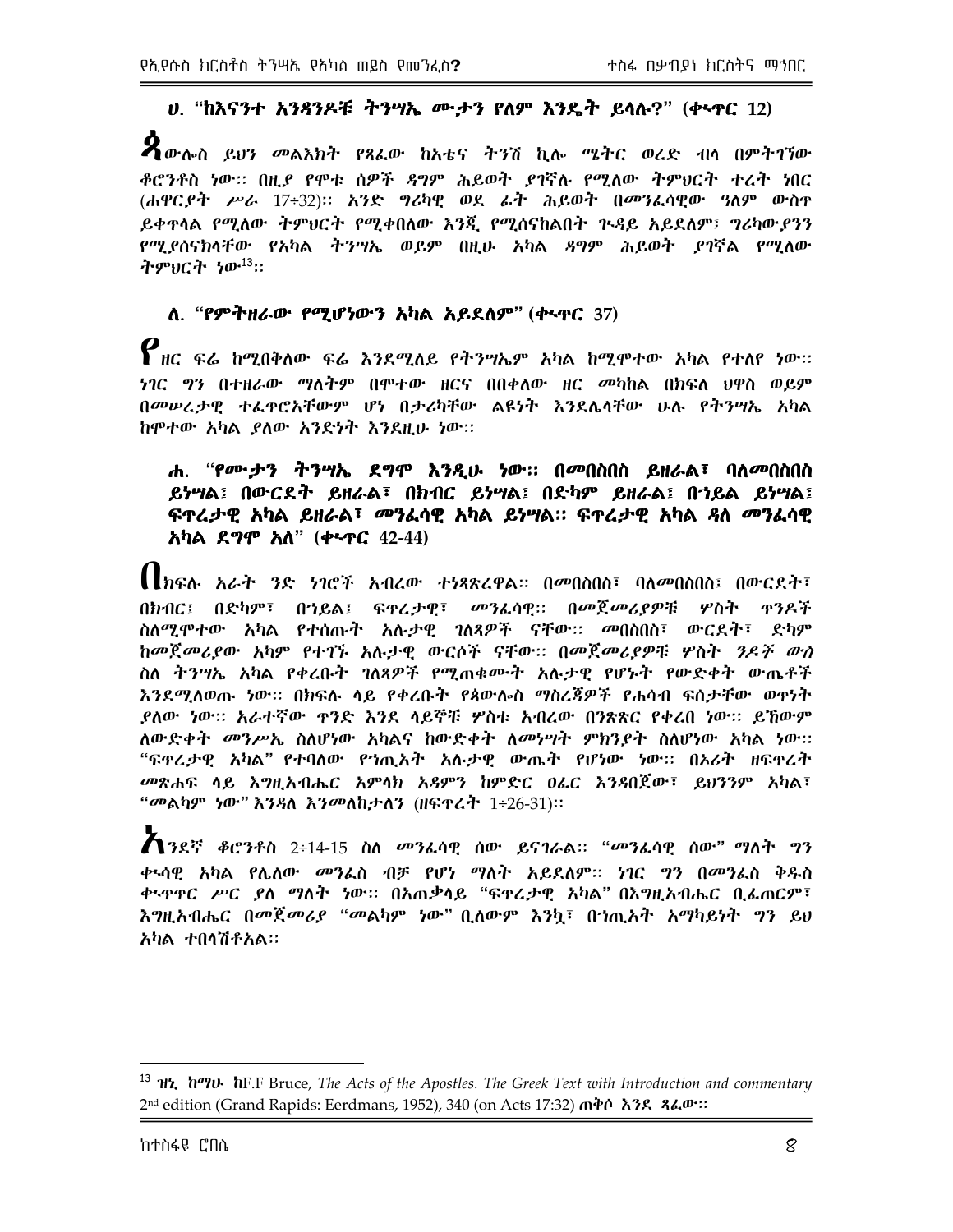#### መ. "እንዲሁ ደግሞ፣ ፊተኛው ሰው አዳም ሕያው ነፍስ ሆነ ተብሎ ተጽፎአል፤ ኋለኛው አዳም ሕይወትን የሚሰዋ መንፌስ ሆነ" (ቀኣዋር 45)

 $\prod_{l\mid U}$  ክፍል ላይ የተነጻጸሩት ነፍስ (ግሪክ "ሱቼ" " $\Downarrow$ υχὴν") እና መንፌስ (ግሪክ "ኒውማ" "πνεΰμα") መፌታት ያለባቸው ከቀጥር 44 አንጻር ነው። ስለዚህ በቀጥር 44 ሳይ ያለው ንጽጽር በሚሞተው አካል (ለኀጢአትና ለውጤቱ ሰለባ የሆነው) እንዲሁም በትንሣኤ አካል (ከኀጢአት ተጽእኖ ውጪ የሆነው) መካከል ነው። በቀ‹ተር 45 ሳይም የምናገኘው ንጽጽር ይኸው ነው። አካም በሚፌጠርበት ጊዜ ኀጢአተኛ ስሳልነበር የኀጢአትም ዋቃት አልደረሰበትም። ነገር ግን በጎጢአት በመውደቁ ምክንያት ተበሳሽ፣ ረከሰ፣ ደከመ፣ ሞተ።

#### ሥ. "የፊተኛው ሰው ከመሬት መሬታዊ ነው፤ ሁለተኛው ሰው ከሰማይ ነው"  $(4.9C, 47)$

 $\boldsymbol{\mathcal{L}}$ υ ክፍል ኢየሱስን ሰው ይለዋል። ለኀጢአት ክፍያ ኢየሱስ ሰብአዊነቱን ትቶአል ከሚለው የይሖዋ ምስክሮች ትምህርት በቀዋታ ይጣረሳል። የትንሣኤ አካል ዐፌር ብቻ አይደለም፤ ነገር ግን ለሕይወት ብቁ እንዲሆን የተለወጠ ነው (ቀኑዋር 48)።

#### ሬ. "ሥጋና ደም የእግዚአብሔርን መንግሥት ሲወርሱ አይችሉም፤ የሚበሰብሰውም የማይበሰብሰውን አይወርስም" (ቀኣዋር 50)

 $\bm{P}$ ይሖዋ ምስክሮች አብዛኛውን ጊዜ የመጀመሪያውን ዐረፍተ ነገር ብቻ መዋቀስ ይወዳሉ። *ነገ*ር *ግ*ን ተከታዩ ዐረፍተ ነገር የክፍሉን ሐሳብ በተማሳ መልኩ ይገልጻል። የሚሞተው አካሳችን ችግሩ ቀኣሳዊ አካል *መ*ሆኑ ሳይሆን፣ ስለተበሳሽ፣ የሚበሰብስ ስለሆነ ነው። በመጽሐፍ ቅዱስ፣ "ሥ*ጋ*ና ደም" የሚለውን አገላለጽ በምድር ብቻ የተወሰነ መሆንን፣ ድካምን የሚገልጽ ሥዕላዊ ቋንቋ ነው (ማቴዎስ 16÷17፤ ገሳትያ 1÷16፤ ኤፌሶን 6÷12፤ ዕብራውያን 2÷14)።

 $\bm{\varrho}$ እግዚአብሔርን መንግሥት ያለመውረሳችን ምክንያቱ በጎጢአት መውደቃችን ነው (1ቆሮንቶስ 6÷9-10፤ ገሳት, 5÷12)። ስለዚህ የእግዚአብሔርን መንግሥት ለመውረስ ቀላሳዊ አካልን መተው ሳይሆን (1ቆሮንቶስ 15÷50) የተበሳሽውን ሁኔታችንን የሚያድስና የሚያስተካክል *የመን*ፌስ ቅዱስ ሰማ*ያ*ዊ ሕይወት ማግኘት ነው (1ጴዋሮስ 1÷4)።

#### ሰ. "ሙታን የማይበሰብሱ ሆነው ይነሣሉ፤ እኛም እንለወጣለን። ይህ የሚበሰብሰው የማይበሰብሰውን ሊለብስ ይህም የሚሞተው የማይሞተውን ሊለብስ ይገባዋል"  $(447C, 52-53)$

 $\boldsymbol{P}$ ውሎስ በዚህ ክፍል እይጠናከሬ ይለው ትምህርት፣ ሥጋና ደም የእግዚአብሔርን መንግሥት ሊወርስ መለወዋ የግድ እንደሚያስፌልገው ነው፡፡ እሱን በማዋፋት መንፈሳዊ በሆነው አካል መቀየር አስፌሳጊ አይደለም። ይህ የተበሳሽ፣ ሟች የሆነው ሰብአዊነት የማይሞተውንና የማይበሰብሰውን መልበስ ያስፌልገዋል። አሁን ያለን ይህ አካሳችን ቀጣይነት ይኖረዋል፤ ነገር *ግን የሚ*በሰብሰው ክፍል ሊለወዋ ይገባዋል።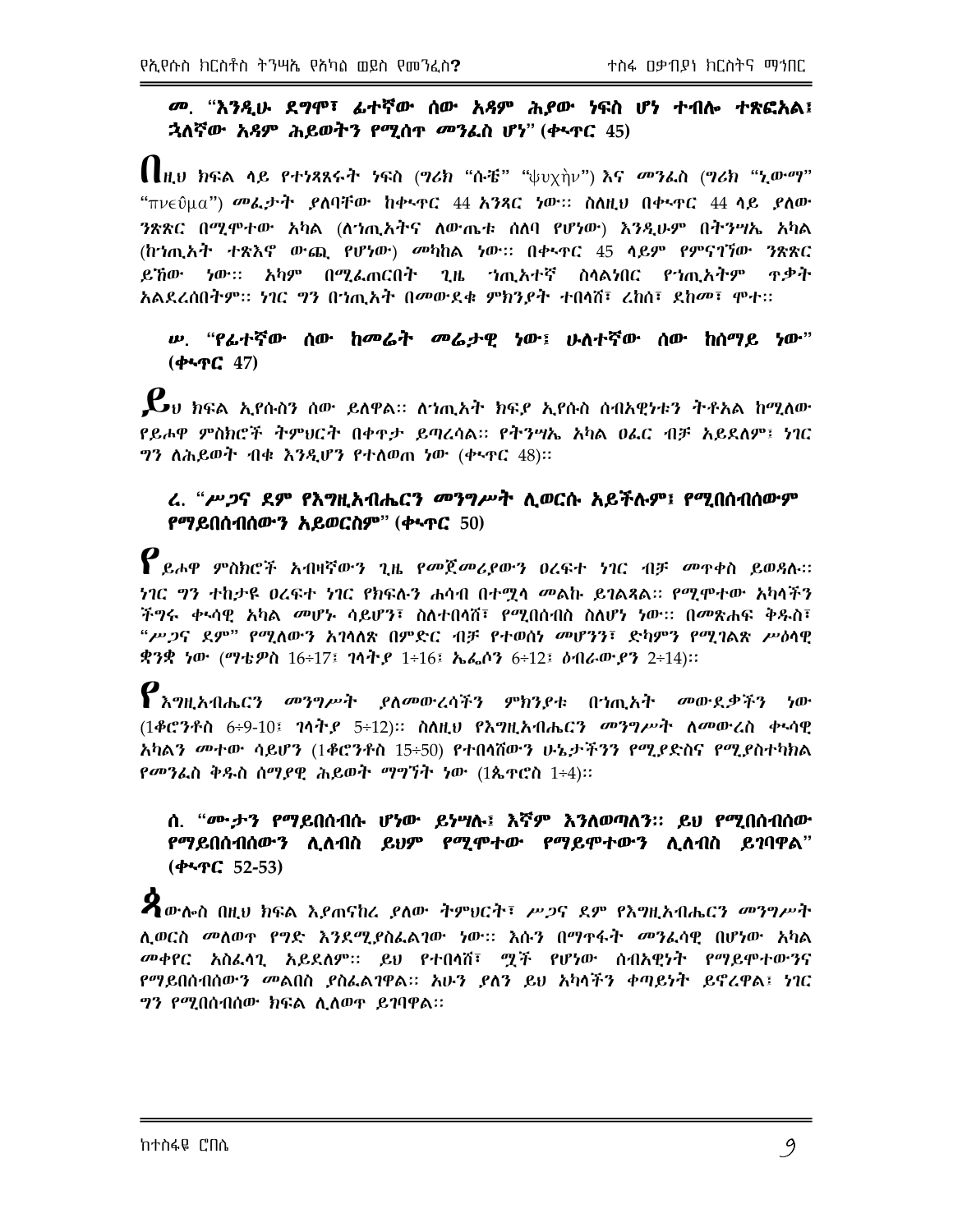ሽ. "በዚያን ጊዜ ሞት ድል በመንሣት ተዋጠ ተብሎ የተጻፌው ቃል ይፌጸማል"  $(4.7C, 54)$ 

#### 3. ሐዋርያው ጴዯሮስ ትንሣኤ ሙታን የአካል መሆኑን ሰብካል

 $\bm{\tilde{\Lambda}}$ ንደ ሐዋርያው ጳውሎስ ሁሉ ሐዋርያው ጴዋሮስም የኢየሱስ አካል እንደ ንጉሥ ዳዊት በመቃብር ቀርቶ እንጻልበሰበሰ ነገር ግን በእግዚአብሔር ኪነ ተበብ ሞትን ድል አድርጎ እንደ ተነሣ ሰብኳል (ሐዋር*ያት ሥራ 2÷*25-32)። እንዲያውም ሐዋርያው ጴዋሮስ ኢየሱስ ክርስቶስ ከደቀ መዛሙርቱ *ጋ*ር እንደ በሳና እንደ ጠጣ ገልጾአል። ሉቃስና ዮሐንስም ጌታ ከትንሣኤው በኋላ መብሳቱንና መጠጣቱን ገልጸዋል (ዮሐንስ 21፤ ሐዋር*ያት ሥራ* 10÷39-40)።

 $4.$ ወንጌሳት ኢየሱስ ክርስቶስ በአካለ ሥጋ ከሙታን እንደ ተነሣ ያስተምራሉ  $\bm{\rho}$ <sub>ማቴዎስ ወንጌል የክርስቶስ ትንሣኤ ቀላሳዊ እንደ ሆነ በግልጽ ያስተምራል። ወደ መቃብሩ</sub> ስፍራ የሄዱት ሴቶች፣ "ወደ ኢየሱስ ቀርበው እግሩን ይዘው ሰገዱለት" (ማቴዎስ 28÷9):: እግሩን "ይዘው" የሚለው ቃል ("ኤክራቴሳን" "ἐκράτησαν") የክርስቶስ የትንሣኤ አካል የሚጨመዋ የሚዳስስ መሆኑን የሚያሳይ ነው። ይህም ትንሣኤው ቀላስአዊ መሆኑን ያሳያል። የአይሁድ *መሪዎች* የኢየሱስ ደቀ መዛሙርት አስክሬኑን ወስደዋል ብለው እንዲያወሩ ለወታደሮች ትእዛዝ መስጠታቸው (ቀኑዋር 13) መቃብሩ ባዶ መሆኑን ይህም ትንሣኤው የአካል መሆኑን በማዎት ውስዋ ያስገባ አነጋገር ነው።

 $\boldsymbol{P}$ ማርቆስ ወንጌል የክርስቶስ ትንሣኤ የአካል መሆኑን በግልጽ ያስተምራል። ማርቆስ መቃብሩ በዶ መሆኑ*ን መግ*ለጹ ትንሣኤው የአካል መሆኑ*ን የማ*-የስተምር ነው "አትደንግጡ፤ የምትፌልጉት የተሰቀለውን የናዝሬቱ ኢየሱስን ነው፤ እርሱ ተነሥቶአል፤ እዚህ የለም፤ እርሱን  $f$ ኖሩበት ስፍራ ይኸውሳችሁ" (ማርቆስ  $16\div 6$ )። "እርሱን  $f$ ኖሩበት ስፍራ ይኸውሳችሁ" ("ঁ $\delta\epsilon$   $\delta$ τόπος ὅπου ἔθηκαν αὐτόν**") የሚለው** *ግሬ,***ንገጫ የኢየሱስ ክርስቶስ አካል በኖረበት ስፍራ** እንደሌለ፤ ከሙታን መነሣቱ ቀላሳዋ መሆኑን <u>ደማደስተ</u>ምር ነው። አር. ተ. ፍራንስ የተባሉት *የነገረ መ*ለኮተ ትምህርተ ዘለቅ፣ "ተ*ነሥቶአ*ል" *ግሪክ* "ኤግሬቴ" (ἠγέρθη) የሚለው ቃል በተገብሮ *ግሥ* (passive) መቀመጡ፣ የሞተው አካል ራሱ ከሙታን መነሣቱን አመሳካች እንደ  $IP$ ን የስረዳሉ $^{14}$ ።

 $\bm{P}_{\bm{\alpha}}$ ቃስ ወንጌል የክርስቶስ ትንሣኤ የአካል መሆኑን በግልጽ ያስተምራል። "ሴቶቹም ከመፍራታቸው የተነሣ ወደ ምድር አቀርቅረው ሳሉ፣ ሰዎቹ እንዲህ አሳቸው፤ ሕደው የሆነውን እርሱን ለምን ከሙታን መካከል ትፌል*ጋ*ሳችሁ? እርሱ ተነሥቶአል! እዚህ የለም" (ሉ.ቃስ 24÷5-6)፡፡ ሴቶቹ ፌልገው የመጡት የኢየሱስን አስክሬን ነው፡፡ መልእክተኞቹ ግን "ሕደው የሆነውን እርሱን ለምን ከሙታን መካከል" የሚለው ንግግራቸው ጌታ ተቀብሮበት በነበረው መካነ መቃብር ብዙዎች ሞተው የቀሩበት በአንጻሩ ኢየሱስ ሕያው ሆኖ ከሙታን ስለተነሣ "በዚህ የለም" መባሉ ኢየሱስን ከሙታኑ *ጋ*ር የሚያነጻጽር ብቻ ሳይሆን መቃብሩም ባዶ መሆኑን የሚያስተምር ነው። ይህም ትንሣኤው የአካል መሆኑን ያስተምራል።

<sup>&</sup>lt;sup>14</sup> R. T. France, *The Gospel of Mark*: *The New International Greek Testament Commentary*, Eds. Howard Marshall, Donald A. Hagner, (Grand Rapids: Eerdmans, 2002), 680.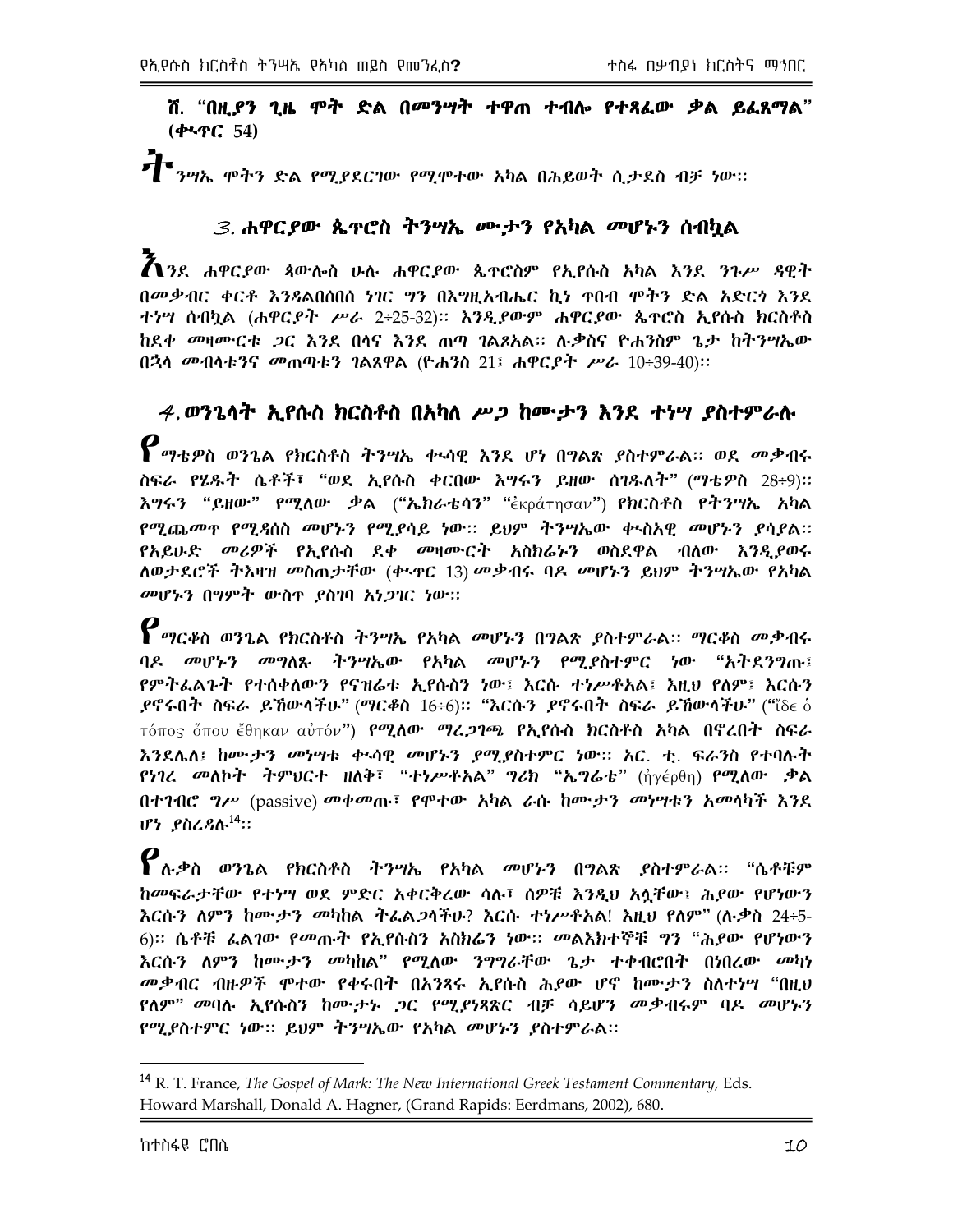$\bigcap$  ቃስ የኢየሱስ ክርስቶስ የትንሣኤ አካል ሥጋና ደም ያለው አካል መሆኑን እንዲሁም መዳሰሱን፣ መነካቱን፣ መብላተ መቻሉን ዘግቦልናል (ሉቃስ 24÷36-43)።

 $\bm{P}$ ዮሐንስ ወንጌል የኢየሱስ ክርስቶስ ትንሣኤ የአካል መሆኑን በግልጽ ያስተምራል። ዮሐንስ ኢየሱስ ክርስቶስ በአካለ ሥጋ ከሙታን እንደሚነሣ እርሱ ራሱ የተነበየውን ትንቢት ዘግቦልናል፣ "አይሁድም፣ 'ይህን ሁሉ ለማድረግ ሥልጣን እንጻለህ የሚያረጋግዋ ምን ተኣምራዊ ምልክት ታሳየናለህ?' አሉት። ኢየሱስም 'ይህን ቤተ መቅደስ አፍርሱት፤ እኔም በሦስት ቀን *መ*ልሼ *አነሣዋ*ለሁ' ብሎ መለሰሳቸው፡፡ አይሁድም፣ 'ይህን ቤተ መቅደስ ለመሥራት አርባ ስድስት *ዓመት ፌ*ጅቶአል፤ *ታዲያ አን*ተ እንደት በሦስት ቀን መልሰሀ ታነሣዋለሀ?' አሉት። ቤ*ተ መቅ*ደስ ሰል *ግ*ን፣ ስለ ገዛ ሰው<u>ነቱ መናገሩ ነበር። ከሙታን ከተነሣ በኋላ፣ ደቀ</u> መዛሙርቱ ምን እንደ ተናገረ አስታወሱ፤ መጻሕፍትንና ኢየሱስ ያለውንም ቃል አመኑ"፡፡ (ዮሐንስ 2÷18-22)፡፡ ይህ ክፍል ኢየሱስ "አፍርሱት" ያለውንና የፌረሰውን ሥ*ጋ*/አካል (ግሪክ "ሶማ" "σῶμα") በሦስተኛው ቀን ማስሃሣቱ፣ ትንሣኤው የአካል እንደ ሆነ በግልጽ የሚያስተምር ነው።

 $I\!\!\!Z\!\!\!D$ <sub>ግደሳዊ</sub>ት ማር*ደ*ም፣ ጴተሮስና ዮሐንስ ባዶ መቃብር ማየታቸውን ዮሐንስ ዘግቦልናል (ዮሐንስ 20÷1-15)፡፡ ይህም ትንሣኤው የአካል እንደ ሆነ የሚያሳይ ነው፡፡ ኢየሱስ ክርስቶስ፣ ቶማስን "ጣትህን ወደዚህ አምጣ፤ እጆቼንም ተመልከት፤ እጅህን ዘር*ጋ*ና በኈኔ አስገባ፤ አትጠ ራጠር፤ እመን አለው" (ዮሐንስ 20÷27) የሚለው አነ*ጋገ*ር የኢየሱስ ክርስቶስ የትንሣኤ አካል እንደሚጨበዋ እንዲሁም በስቅሳቱ ቀን በኈኑና በእጁ የነበሩት ጠባሶች/እትራት ትንሣኤው የአካል እንደ ሆነ በግልጽ የሚያስተምር ነው። ዮሐንስ፣ ኢየሱስ ከተንሣኤው በኋላ ከደቀ መዛሙርቱ *ጋ*ር እንደ ተነ*ጋገ*ሬ፣ ምንብ እንደበሳ፣ በባሕር ዳር አጠገብ እንደ ተጓዘ ወዘተ የዘገበልን ዘገባ ኢየሱስ በአካል ሞትን ድል አድር*ጎ* እንደ *ተነግ* የሚ*ያ*ሳይ ነው<sup>15</sup>።

#### $5.$  የኢየሱስ ክርስቶስ መቃብር ባዶ ነው

 $\boldsymbol{A}$ .የሱስ ክርስቶስ ተቀብሮበት የነበረው መቃብር ከእሑድ በኋላ ባዶ መገኘቱ ትንሣኤው *የአካ*ል እንደ ሆነ በ**ግልጽ የሚደስተምር ነው። መሳእክት፣ "እርሱ በዚህ የ**ለም፤ እንደ ተናገረው ተነሥቶአል፤ ኑና ተኝቶበት የነበረውን ቦታ እዩ" (ማቴዎስ 28÷6) ማለታቸው እንዲሁም ጴዯሮስ ወደ *መ*.ቃብሩ ከገባ በኋላ፣"ከተልባ እ*ግ*ር የተሥራውን ከፌን አየ፤ እንዲሁም በኢየሱስ ራስ ላይ ተጠምዋሞ የነበረውን ጨርቅ አየ፤ ይህም ጨርቅ ከከፌኑ ተለይቶ እንደ ተጠቀለለ" (ዮሐንስ 20÷6-7) ማየቱ ትንሣኤው የአካል መሆኑን አስተማሪ ነው (ሐዋርያት ሥራ 13÷29- $30$ ::

 $\mathbf{P}$  <sub>ሐንስ፣ ኢየሱስን ከትንሣኤው በኋላ ከማየቱ በፊት ባዶ መቃብሩን በማየቱ ብቻ ጌታ</sub> መነሣቱን ማመኑ (ዮሐንስ 20÷8) ትንሣኤው የአካል መሆኑን አመላካች ነው<sup>.16</sup>፡፡

<sup>&</sup>lt;sup>15</sup> ዮሐንስ፣ በሌሳ ስፍራ ኢየሱስ ክርስቶስን ሰምተነዋል፣ አይተነዋል፣ *ዳ*ሰነዋል፣ ተ*መ*ልክተነዋል ወዘተ የሚለው ገለጻው (1ዮሐንስ 1÷1-3) የኢየሱስ ክርስቶስን ቅድ*መ* ትንሣኤ ሕይወት ብቻ ሳይሆን፣ ድኅረ ትንሣኤ ሕይወትንም ሊያመለክት የሚችል ጒዳይ ነው።

<sup>&</sup>lt;sup>16</sup> Norman L. Geisler, *The Battle for the Resurrection* (Nashville: Thomas Nelson, 1990), 42.-43.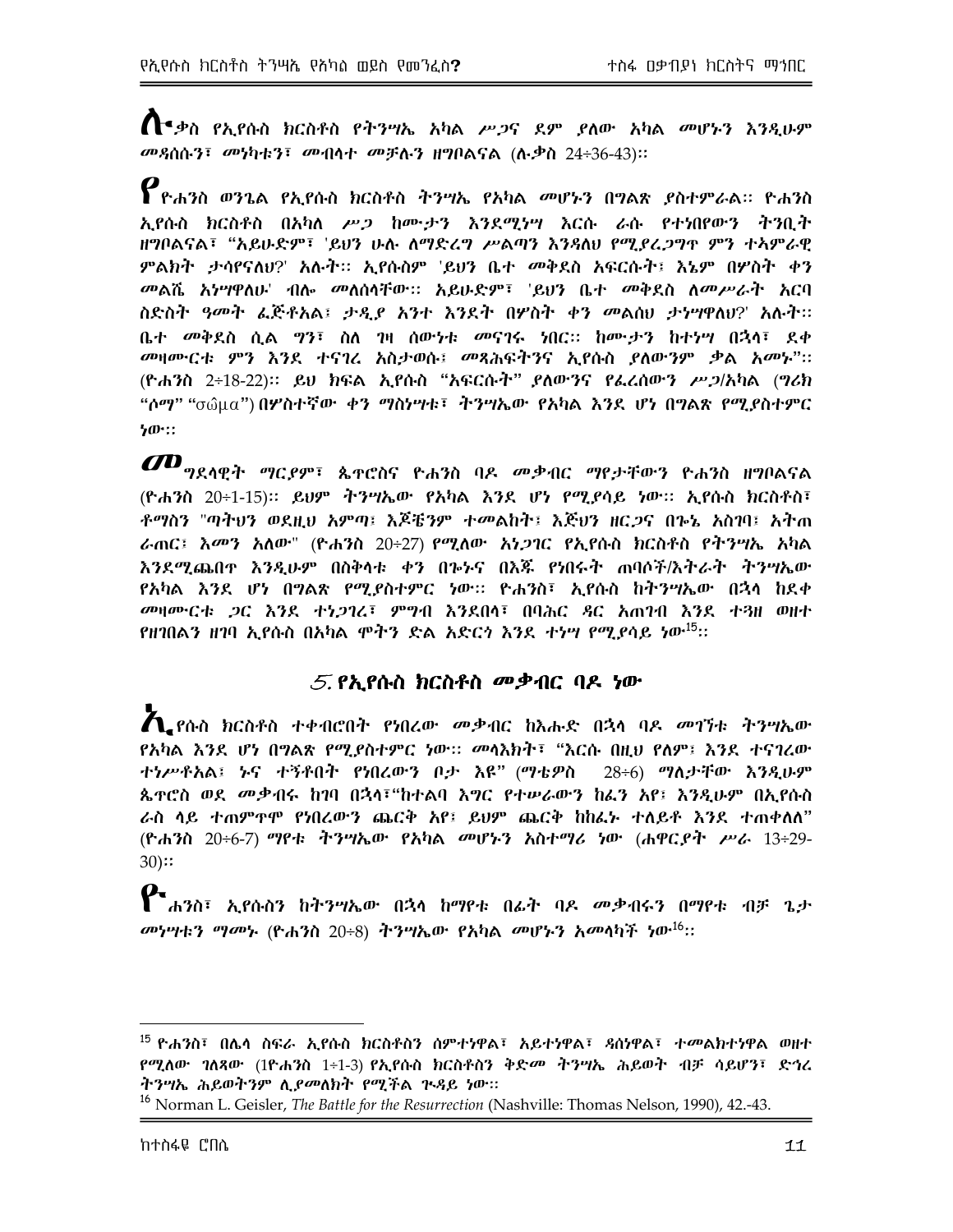# $\epsilon$ . የኢየሱስ የትንሣኤ አካል ተጨብጦአል

**\*\*** <sub>ማስ፣ መግደላዊት ማር*ያም*፣ ደቀ መዛሙርቱ ወዘተ ኢየሱስን ከትንሣኤው በኋላ እንደ</sub> እንደ ጨበጡት/እንደ ዳስሱት በግልጽ በሚያስተምርበት ሁኔታ (ዮሐንስ 20÷27:28:17፤ ማቴዎስ  $28+9$ ፤ ሉ.ቃስ 24÷39) ትንሣኤው የአካል ትንሣኤ አይደለም ማለት ስሕተት ነው<sup>.17</sup>፡፡

# *ቻ. የኢየ*ሱስ የትንሣኤ አካል *ሥጋ*ና ዐዋንት አለው

 $\boldsymbol{A}$  የሱስ ክርስቶስ ለደቀ መዛሙርቱ መንፌስ እንዳልሆነ ያረ ጋገጠሳቸው እንዲዳስሱት በመፍቀድ ብቻ ሳይሆን፣ እርሱ ሥጋና ዐዋንት እንዳለው ነገር ግን መንፌስ ሥጋና ዐዋንት እንደሌለው በመግለጽ ነው፣ "እጆቼንና እግሮቼን ተመልከቱ፤ እኔው ራሴ ነኝ። ደግሞም ንኩኝና እዩ፤ በእኔ እንደም*ታ*ዩት *መን*ፌስ ሥ*ጋ*ና ዐዋንት የለውምና" (ሉ.ቃስ 24÷39)።

 $\prod_{\mathcal{C}}$ ግጥ የሚበሰብስ፣ "ሥጋና ዐጥንት የእግዚአብሔርን መንግሥት አይወርስም" (1ቆሮንቶስ 15÷50) ነገር ግን የኢየሱስ ክርስቶስ የትንሣኤ አካል የሚበሰብስ ስሳልሆነ የእግዚአብሔርን መንግሥት መውረስ ይችላል፤ ምክንያቱም በመበስበስ የተዘራው አካል እንደማይበሰብስ ሆኖ ይነሣልና (1ቆሮንቶስ 15÷42)<sup>18</sup>።

## $\mathcal{S}$ . ኢየሱስ እስከ አሁን ድረስ ሰው ሆኖ ነው ያለው

【【አብ ቀኝ የተቀመጠው የእግዚአብሔር ልጅ፣ ኢየሱስ ክርስቶስ እስከ አሁን ድረስ ሰው ሆኖ <u>ነው ያለው (ሐዋርያት ሥራ 17÷31፤ 1ቆሮንቶስ 15÷47፤ 1ጢሞቴዎስ 2÷5)።</u>

 $\prod_{\mathbf{d}}\mathbf{d}_{\mathbf{d}}\mathbf{p}_{\mathbf{d}}$ ደንት ሥራ 17 ጳውሎስ ስለ ሙታን ትንሣኤ እያስተማሪ ቀላዋር 32 ኢየሱስ ክርስቶስ አሁን እንኳ ሰው ሆኖ እንዳለ ይዖገር ነበር ቀኑዋር 31። በአንደኛ ቆሮንቶስ 15÷47 ጳውሎስ ስለ ሁለት ሰዎች እየተናገረ ነው ደለው። የአንደኛው ሕይወት ሰማደዊ ነው፤ የሌላ ደግሞ ምድራዊ ነው። ይህ የሚ*ያመ*ለክተን አሁን እንኳ ኢየሱስ ሰው ሆኖ እንደለ ነው እንጂ በአንድ ወቅት ሰው የነበረና አሁን ሰውነቱን ሰው *መ*ሆኑን የተወ ማለት አይደለም። አንደኛ ጢሞቴዎስ 2÷5 በዚህ ክፍል ኢየሱስ በአሁኑ ጊዜ እንኳ ሰው ባየሆን ኖሮ ሰው ማለት ባሳስፌለገው ነበር፡፡ ኢየሱስ አማላጅ እንጂሆን *ያ*ደረገው የእኛን ደምና *ሥጋ መ*ውሰዱ ነበር። ኢየሱስ የእኛን ደምና ሥጋ ቀይሮ መንፌስ ሆኖ ካለ አማሳጅነቱ እውን ሊሆን አይችልም።

# *9. ኢየ*ሱስ ራሱ እኔ *መን*ፌስ አይደለሁም ብሎአል

【【ሉቃስ 24÷39 አ.የሱስ መንፌስ እንዳልሆነ ለማስረገዋ የእጁንና የእግሩን ችንካር በማሳየት <u>እኔ ራሴ ሃኝ ብሎአል። የይሖዋ ምስክሮች እንደሚሉት አደሱስ ሥጋና ደም አሳኝ ብሎ ለደቀ</u> መዛሙርቱን ዳሱኝ ያለው የደቀ መዛሙርቱን እምነት ለማገዝ በመነሣቱ እንዲያምኑ ነበር የሚለው ትንታኔ ፍጹም ከእውነት የወጣ ነው። እንዴት ደቀ *መ*ዛሙርቱን እ*ደ*ታለለ እምነታቸውን ያጠናክራል?

 $^{17}$  ዝં. ከማሁ፤  $43$ ።

 $^{18}$   $11$ ,  $h$  $90$ .::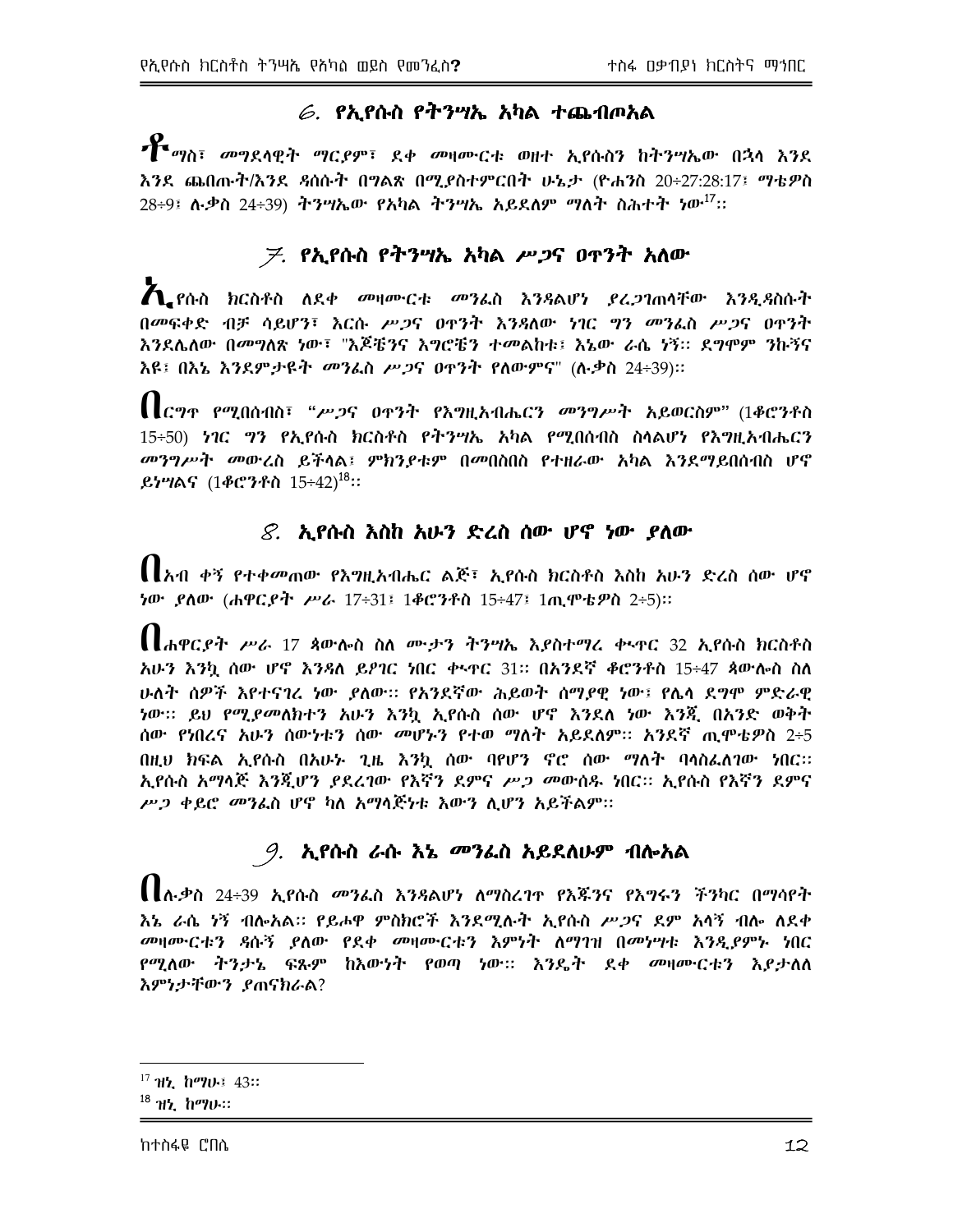## $10.$  ወንጌሳት የኢየሱስ አካል ሕያው እንደ ሆነ ይናገራሉ

 $I\!\!\!Z\!\!\!D_{\eta\lambda\eta}$ ት የኢየሱስ አካል በመቃቡ ስፍራ ያለመገኘቱን ማብሥራቸው ኢየሱስ በአካል መነሣቱን ያሳያል (ማቴዎስ 28÷6፤ ማርቆስ 16÷6)፡፡ የኢየሱስ ክርስቶስ የትሣኤ አካል በስቅሳቱ ጊዜ በእጆቹ፣ በእ*ግሮቹና በጉኑ የነ*በሩት ቀ<u>ላ</u>ስሎች ወይም እትራት ነበሩበት (ሉ*ቃ*ስ 24÷39-40፤ ዮሐንስ 20÷20:25-27)። ኢየሱስ ከትንሣኤው በኋላ ምግብ በልቶአል (ሉ.ቃስ 24÷41-43፤ ሐዋርያት ሥራ 14፤ ዮሐንስ 21÷12-15)።

# *11.* ኢየሱስ ሰብአዊ ሕይወቱን በትንሣኤ መልሶአል

 $\boldsymbol{A}$  ያሱስ አካላዊ ሕይወቱን የሰጠው ያኖረው ለዘሳለም ሊተወው ሳይሆን በከበረ ሁኔታ ደግም ሲያስነሣው ነው ዮሐንስ 10÷17-18። "ነፍሴን ደ*ግ*ሞ አነሣት ዘንድ አኖራለሁና" ቀ<u>ኑ</u>ዋር 17 *የሚ*ለው *ገ*ለጻ የሚደመለክተን ነፍሱን የሚደኖርበት ምክንደት ለማስነሣት ነው (በዚህ ክፍል ሂና የሚለው የግሪክ ቃል ምክንያትን የሚያሳይ ነው)::

 $\boldsymbol{P}$ ሐዋር ዶት ሥራ 2÷24-32 "እግዚአብሔር ግን የሞትን ጣር አዋፍቶ አስነሣው፣ ሞት ይየዘው ዘንድ አልቻለምና" (ቀ<u>\</u>ዋር 14) ይሳል እንጂ፣ እግዚአብሔር ኢየሱስን እንደ ገና *መ*ንፌስ አድርጎ ሥራው አይልም። "ሞት ይይዘው ዘንድ ካልቻለ" የይሖዋ ምስክሮች ለምን ሞተ ቀረ ይሉናል?

 $\mathbb X$ ን ተሮስ በመዝሙር  $16\div8-11$  ይለውን ቃል ከክርስቶስ ጋር ይይይዘዋል ሐዋርይት ሥራ 2÷25: 29-30 "...ደ*ግ*ሞ ሥ*ያ*ዬ በተስፋ *ያ*ድራል፤ ነፍሴን በሲኦል አትተዋትምና... " (ቀ<u>ሞር 26-27</u>)። የሞተው የክርስቶስ አካል በሲኦል እንማይቀር "ተስፋ" ያደር*ጋ*ል። በዚህ ቦታ ነፍስ የሚለው ቃል ሰብአዊ የሆነውን ሕይወት የሚያሳይ ነው (እነዚህን ክፍሎች ይመለከቷል ማቴዎስ 20÷28፤ *ግ*ርቆስ 10÷45፤ ዮሐንስ 10÷17-18፡፡ በእነዚህ ክፍሎች ላይ ነፍስ በግሪኩ ሱቼ የሚለው ቃል የክርስቶስን ሥጋዊ ሕይወት የሚያሳይ ነው)።

#### $12.$  የሞተው አካል ነው ከሙታን የተነሣው

 $\boldsymbol{A}_{\bullet}$ የሱስ ክርስቶስ የሚሞተውን አካሉን ከሙታን እንደሚያስነሣ በዮሐንስ 2÷19-22 ሳይ ትንቢት ተናግሮ ነበር። ቀኣዋር 19 ሳይ ይህን የሚለው አመልካች ቃል የሚያሳየው ኢየሱስ ቤተ መቅደስ ብሎ ስለሚጠራው አካሉ ነው። ይህም የሚያነገርበት ጊዜ የነበረው። ኢየሱስ አፍርሱት ቀኣዋር 19 ያለውን ነው ያስነሣው። የፌረሰው መንፌሳዊ አካል ወይም ቤተ ክርስቲያንን አይደለም። ነገረ ግን አካሉን ነበረ እንጂ የይሖዋ ምስክሮች ቤተ ክርስቲያን የክርስቶስ አካል ስለሆነች አስነሣለሁ ያለው ቤተ ክርስቲያንን ነው የሚል አቋ አሳቸው፡፡ ነገረ ገን ኢየሱስ አስነሣለሁ ያለው የፌረሰውን፣ በሦስተተኛውም ቀን የተነሣውን ነው።

 $\boldsymbol{\Lambda}$  የሱስ፣ በሦስት ቀን ያስነሣው አካሉን ነበረ እንጂ ቤተ ክርስቲያንን አልነበረም፡፡ ቤተ መቅደስ የእግዚአብሔር ክብር የሚገለዋበተ ምዳራዊ ሕንፃ ው።

 $\boldsymbol{P}$ ይሖዋ ምስክሮች ኢየሱስ ክርስቶስ ከትንሣኤው በኋላ ሰዎች ያወቁት በተክለ ሰውነቱ ሳይሆን፣ በቅድመ ትንሣኤ ሕይወቱ የሚሥራውን ሥራ ደግሞ በመሥራቱ ነው፤ ይህም ኢየሱስ ክርስቶስ በቅድ*መ ትንግ*ኤ ሕይወቱ የነበረው አካል በድኅረ *ትንግ*ኤ ሕይወቱ እንዳልነበረው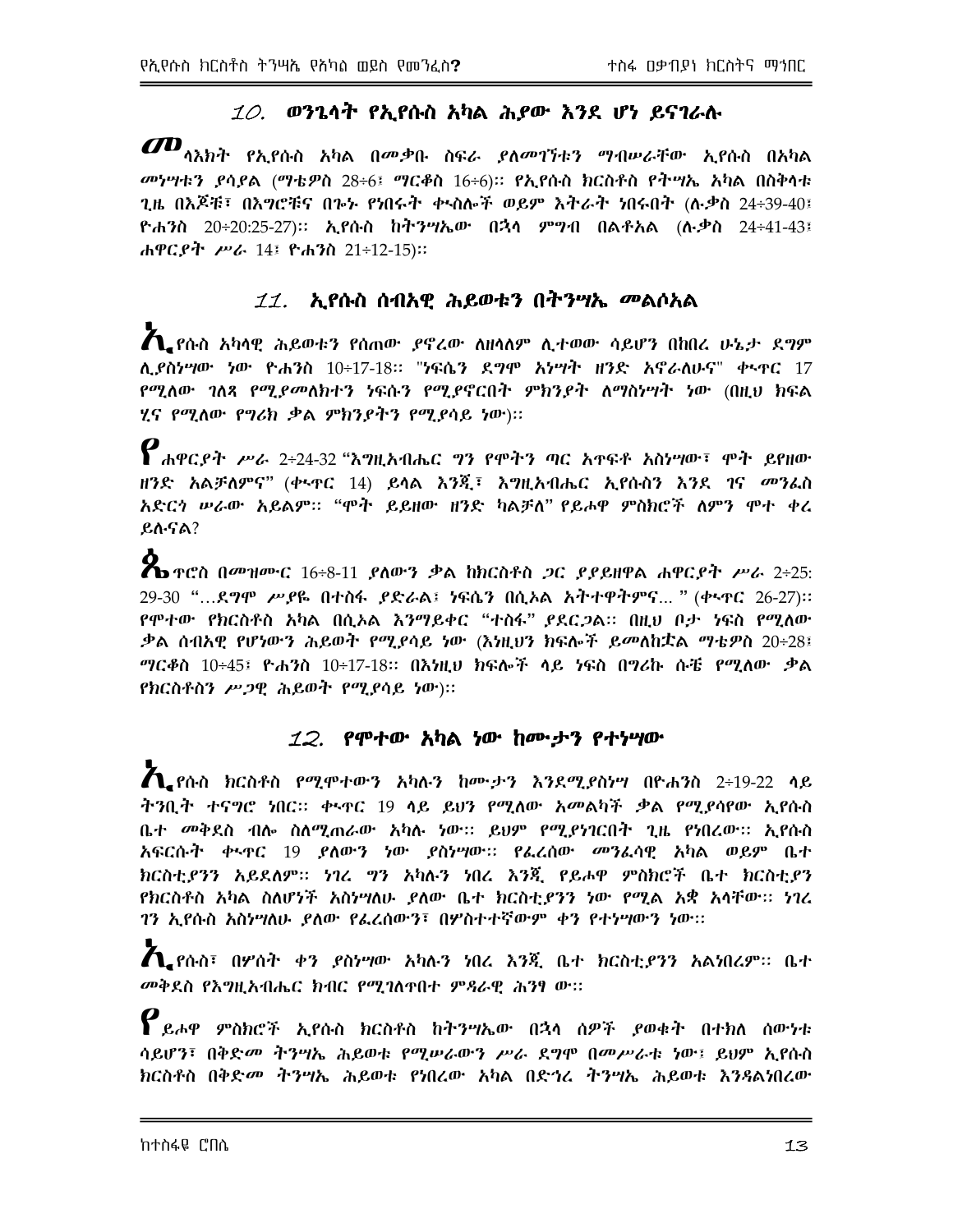የሚደሳይ ብቻ ሳይሆን፣ ኢየሱስ ከሙታን የተነሣው መንፈስ ሆኖ ነው የሚል እምነት አሳቸው።

||ተወሰኑ አ*ጋ*ጣሚዎች ደቀ መዛሙርት ኢየሱስን ለምን በቶሎ አሳወቁትም የሚለውን ጕዳይ በኋላ በስፋት የምንነ*ጋገ*ርበት ጕዳይ ቢሆንም፣ ሰዎች ኢየሱስን በማየት እርሱ መሆኑን *ያወቁበትም ሁኔታ እንጻለ መዘንጋት አይኖርብንም (*ዮሐንስ 20÷16፤ *ግርያም ጀር*ባዋን ስዋ*ታ ቆግ* ሳለ ኢየሱስ ስ<u>ማ</u>ን በመዋራቱ ብቻ እንዳወቀችው እንመለከታለን)።

 $\boldsymbol{A}$  የሱስ በስቅሳቱ ወቅት በእግሮቹ፣ በእጆቹና በጐኑ የነበሩት ጠባሶች/እትራት ከትንሣኤውም በኋላ መኖራቸው የተሰቀለው አካል ራሱ ከሙታን እንደ ተነሣ የሚያስተምር ነው (ዮሐንስ 20÷27-28)፡፡ ቅጹሳት መጻሕፍት የሞተውና የተቀበረው ኢየሱስ ሞትን ድል አድርጎ እንደ ተነሣ ማስተማራቸው፣ የሞተውና የተቀበረው አካል ራሱ እንደ ተነሣ የሚያስተምር ነው  $(1$ ቆሮንቶስ 15÷3:4፤ ሮሜ 6÷3-5፤ ቈሳስይስ 2÷12፤ ሐዋርይት ሥራ 2÷23-24፤ 3÷15፤ 4÷10፤ 5÷30፤ 10÷39-40፤ 13÷29-30)። ኢየሱስ "ቤተ መቅደስ" ሲል ይጠራ የነበረውን ሥ*ጋ*ውን/አካሉን ከፌረሰ በኋሳ በሦስተኛው ቀን ማስነሣቱ ያው የፌረሰው አካል ከሙታን እንደ ተነሣ *የሚያስተምር ነ*ው (ዮሐንስ 2÷19)፡፡ ኢየሱስ *ሞቶ መነሣ*ቱን ዮናስ ሦስት ቀንና ሦስት ሌሊት በዓሣ ዐንበሪ ኾድ ውስዋ ከመቆየቱ *ጋ*ር ማነጻጸሩ የሞተው አካል ራሱ ከሙታን እንደ ተነሣ በግልጽ የሚያስተምር ነው (ማቴዎስ 12÷39-41)፡፡ የክርስቲያኖች የትንሣኤ አካል ልክ እንደ ኢየሱስ ክርስቶስ የትንሣኤ አካል እንደ ሆነ መጽሐፍ ቅዱስ በግልጽ ያስተምራል (ሐዋርያት ሥራ 3÷15:26፤ 4÷2፤ ፊልጵስዩስ 3÷21)። ሐዋር*ያ*ው ጳውሎስ የተሰሎንቄን ክርስቲ*ያ*ኖች ባጽናናበት ክፍል ላይ፣ ጌታን አምነው የሞቱ ክርስቲያኖች ከጌታ *ጋ*ር ተመልሰው እንደ ሚመጡ እንዲሁም እንዲሁም በትንሣኤ አካል አብረውን እንደሚኖሩ ያስተማረው ትምህርት (1ተሰሎንቄ 4÷13-18 ከ1ቆሮንቶስ 15÷18 *ጋ*ር *ያነጻጽሯ*ል) የሞተው አካል ከሙታን እንደ ተነሣ የሚያስተምር ነው።

# $13.$  "ከሙታን መካከል" የሚለው ገለጻ የአካል ትንሣኤን ታሳቢ ያደረገ ነው  $66 -$

 $\bigwedge$ *ግ*ዚአብሔር *ግ*ን ከሙታን አስሃሣው" (ሐዋር*ያት ሥራ* 13÷30)። "ክርስቶስ ከሙታን እንደ ተነሣ" (1 ቆሮንቶስ 15÷12) የሚሉት ዐረፍተ ነገሮች ኢየሱስ ሌሎች ሞተው ከተቀበሩበት ስፍራ እርሱ ሕያው ሆኖ እንደ ተነሣ የሚያስተምር ነው። ይህ ደግሞ ትንሣኤው የአካል መሆኑን ታሳቢ ያደረገ ንግግር ነው። "ከ[ἐκ] ሙታን [νεκρῶν]" በሚለው ሐረግ ውስዋ "ኤክ" የሚለው የግሪክ ማስተዋድድ ከመቃብር "መውጣትን" የሚያሳይ ነው (አልዓዛር ከሞት ከመሃሣቱ *ጋ*ር *ያነጻጽሯ*ል ዮሐንስ 12÷1)።

## $14$ . "ሞቼ ነበር፤ እነሆ አሁን ሕያው ነኝ" የሚለው አነጋገር ትንሣኤው የአካል እንደ ሆነ የሚያሳይ ነው

**ጠ**ዋር*ያት ኢየ*ሱስ ክርስቶስ ሞትን ድል የነሣ ጌታ እንደ ሆነ ማስተማራቸው ትንሣኤው <u>የአካል ትንሣኤ መሆኑን የሚደጸና ነው (ሐዋርደት ሥራ 13÷30-31፤ 17÷31፤ ሮሜ 1÷4 በተለይ</u> ራእይ 1÷8 ከዮሐንስ 10÷18 *ጋ*ር *ያነጻጽሯ*ል)።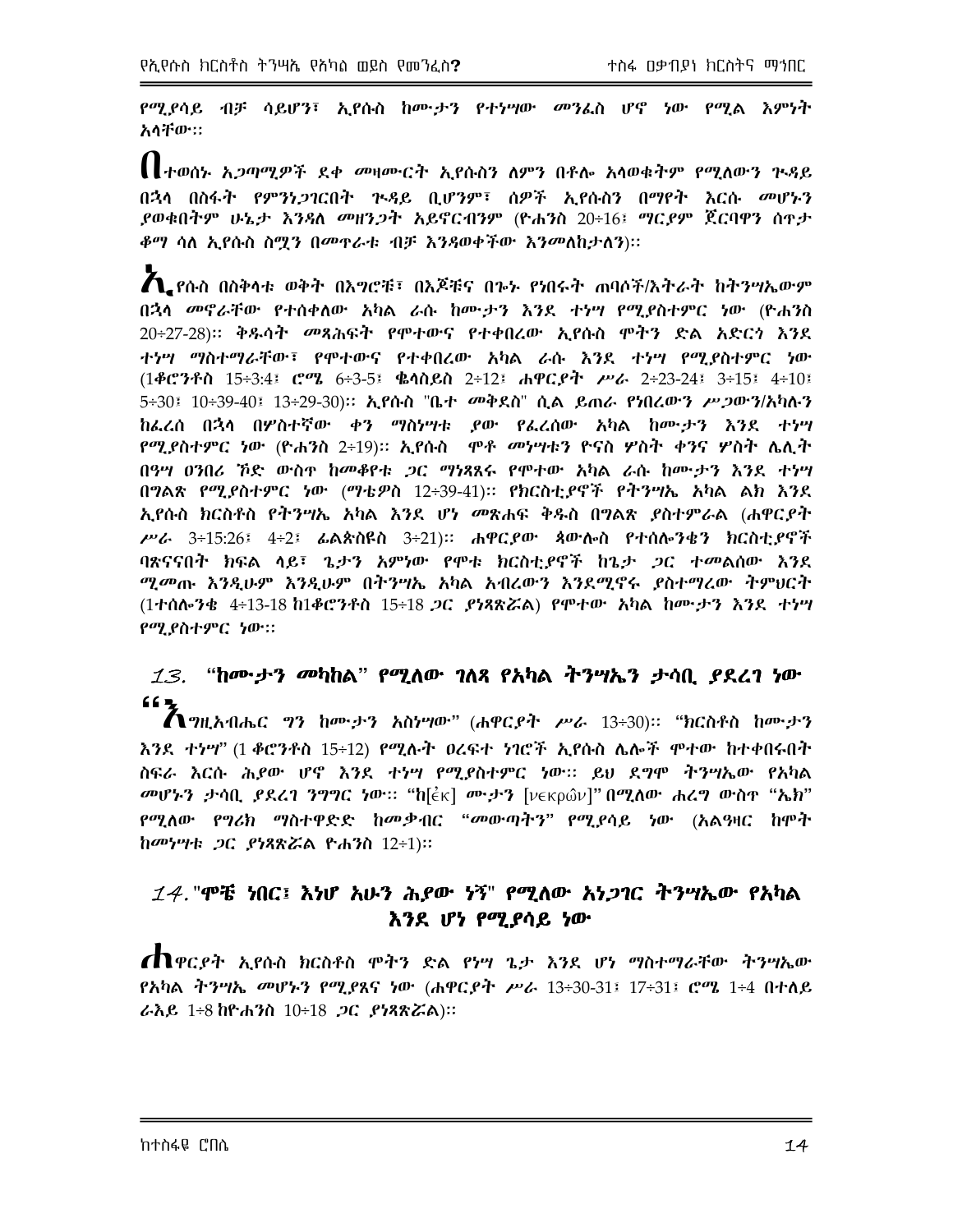## $15$ . ኢየሱስ ከትንሣኤው በኋላ ምግብ በልቶአል

 $\bigwedge$  ያሱስ ክርስቶስ የተንሣኤውን እውነተኛነት ለማስረገተ ቢያንስ አራት ጊዜ ከደቀ መዛሙርቱ *ጋ*ር መግብ በልቶአል (ከኤማሁስ መንገደኞች *ጋ*ር ሉቃስ 24÷30፤ ከዐሥሩ ደቀ መዛሙርት *ጋ*ር ሉ*ቃ*ስ 24÷42-43፤ ከሰባቱ ደቀ መዛሙርት *ጋ*ር ዮሐንስ 21÷12-13፤ ከማረጉ በፊት ከደቀ መዛሙርቱ ጋር በሙሉ ሐዋርያት ሥራ 1÷4)።

 $\bm{\mathcal{P}}$ ክርስቶስ ትንሣኤ የአካል ትንሣኤ ነው የሚለው ሐቅ የማይዋዋሳቸው ሰዎች፣ ኢየሱስ <u>ክርስቶስ ከትንሣኤው በኋላ ምッብ መብላቱ በአካል መነሣቱን የማያስረግጥ ነው የማለውን</u> ድምዳሜ ሳለመቀበል የሚያቀርቡት "ማስረጃ" በብሉይ ኪዳን በአንዳንድ ሁኔታዎች ውስዋ መሳእክት ምግብ እንደ በሉ ተገልጾአል (ዘፍዋሬት 18÷8፤ 19÷3)፤ መሳእክት መናፍስት ሆነው ሳለ ም*ግ*ብ መብላታቸው አካል አሳቸው እንደማያሰኘው ሁሉ ኢየሱስም ከትንሣኤው በኋላ ምግብ መብሳቱ ቀኣሳዊ አካል ወደሚለው ድም*ጻሜ* አ*ያ*ደርስም ይሳሉ፡፡ ኢየሱስ ከትንሣኤው በኋላ ምግብ መብላቱ መላእክት ምግብ ከመብላታቸው ጋር የማይነጻጸርባቸው በርካታ ምክንያቶች አሉ፤ ይኸውም:— (1) መጽሐፍ ቅዱስ መሳእክት መናፍስት መሆናቸውን (*ծብራውያን* 1÷14) በአንጻሩ *ግን* ኢየሱስ ሥ*ጋ*ና ዐዋንት እንጻለው (ሉቃስ 24÷39) በግልጽ *ያስተምራል። መሳ*እክት ለሰዎች ተገልጠው ምግብ መብሳታቸው የእግዚአብሔርን ኪነ ተበብ እንጂ፣ መሳእክት እንደ ኢየሱስ ሥ*ጋ*ና ዐዋንት አሳቸው ለማለት አይደለም። (2) መሳእክት መናፍስት ናቸው፤ ኢየሱስ ግን እኔ መንፌስ አይደለሁም ብሏል (ሉ.ቃስ 24÷39)፡፡ (3) ኢየሱስ ከደቀ መዛሙርቱ *ጋ*ር ምግብ የበሳው እርሱ ራሱ ከሞት መነሣቱን ለማስረገዋ ሲሆን፣ መሳእክት ግን ምግብ የበሉት እኛ ቀኑሳዊ ተፌተሮ አለን ለማለት ፌልገው ሳይሆን እግዚአብሔር የሰጣቸውን መልእክት ለማስተሳለፍ ብቻ ነው (ሉ.ቃስ 24÷38-43)፡፡ በተለይ <u>አያሱስ ከደቀ መዛሙርቱ ጋር ምግብ መብሳቱና መጠታቱ እርሱ ራሱ በአካለ ሥጋ ለመነሣቱ</u> ማረ*ጋገጫ እን*ደ ሆነ ጴዋሮስ በግልጽ አስተምሮአል፣ ኢየሱስ "የታየውም ለሁሉም ሰው ሳይሆን፣ ከሙታን ከተነሣ በኋላ አብሪነው ለበሳንና ለጠጣን፣ እግዚአብሔርም አስቀድሞ ለመረጠን ለእኛ ለምስክሮቹ ነው" (ሐዋርያት ሥራ 10÷41)።

# ማጠቃስያ

 $\bm{\tilde{A}}$ ስካሁን ካየናቸው መጽሐፍ ቅዱሳዊ ማስረጃዎች በትክክል መረዳት የምንችለው ኢየሱስ በሞተበት አካሉ ከሙታን እንደተነሣ ነው:: (1) መቃብሩ ባዶ መሆኑ፣ ቀኣሳዊው አካል ከመቃብር መውጣቱን የሚያስተምር ነው። (2) የትንሣኤው የዐይን እማኞች ክርስቶስን ከትንሣኤው በኋላ በንካታቸው፣ በጨበጣቸውና ማየታቸው የክርስቶስ ቀኣሳዊ አካል ሕያው እንደ ሆነ ደሳደል፡፡ (3) ክርስቶስ በእማማቱ ወቅት በአካሉ ላይ ከደረሰበት ሥቃይ የተነሣ በተለይም በእጆቹ፣ በእግሮቹና በኈኍ የነበሩት ቀኑስሎች ከትንሣኤውም በኋላ በነበረው አካል ሳይ መታየታቸው ዐርብ ዕለት ሥቃይ የደረሰበት አካል ራሱ ከሙታን መነሣቱን ይፋ የሚያደርግ ነው። (5) ከተንሣኤው በኋላ የነበረው አካል ሥ*ጋ*ና ዐዋንት ያለው መሆኑ ትንሣኤው የአካል እንደ ሆነ የሚያስተምር ነው። (6) ኢየሱስ ምትሓት ያዩ የመሰላቸውን ደቀ *መ*ዛሙርት ልብ ለማጽናት ምንብ አብሮአቸው መብሳቱ ትንሣኤው የአካል እንደ ሆነ *የሚያ*ስረ*ግ*ዋ ነው፡፡ (7) ከትንሣኤው በኋላ የነበረው አካል "ሶማ" ተብሎ *መ*ጠራቱ ቀኣሳዊ አካል እንደ ሆነ የሚያስተምር ነው፡፡ (8) በርካታ የሐዲስ ኪዳን ምንባባት ኢየሱስ ሞተ፣ ተቀበረ፣ ከሙታን ተነሣ የሚለው ገለጻቸው የሞተው፣ የተቀበረውና ከሙታን የተነሣው አካል አንድ እንደ ሆነ የሚገልጽ ነው። (9) "ከሙታን መካከል" የሚለው ገለጻ ኢየሱስን ሞተው በመቃብር ውስዋ ካሉት ሰዎች *ጋ*ር የሚያነጻጽር መሆኑ ትንሣኤው የአካል እንደ ሆነ የሚያስረ*ጻ* ነው። (10) "ኢየሱስ ሞቴ ነበር እነሆ አሁን ሕይው ነኝ" የሚለው ንግግሩ፣ የሞተው አካል ከሙታን